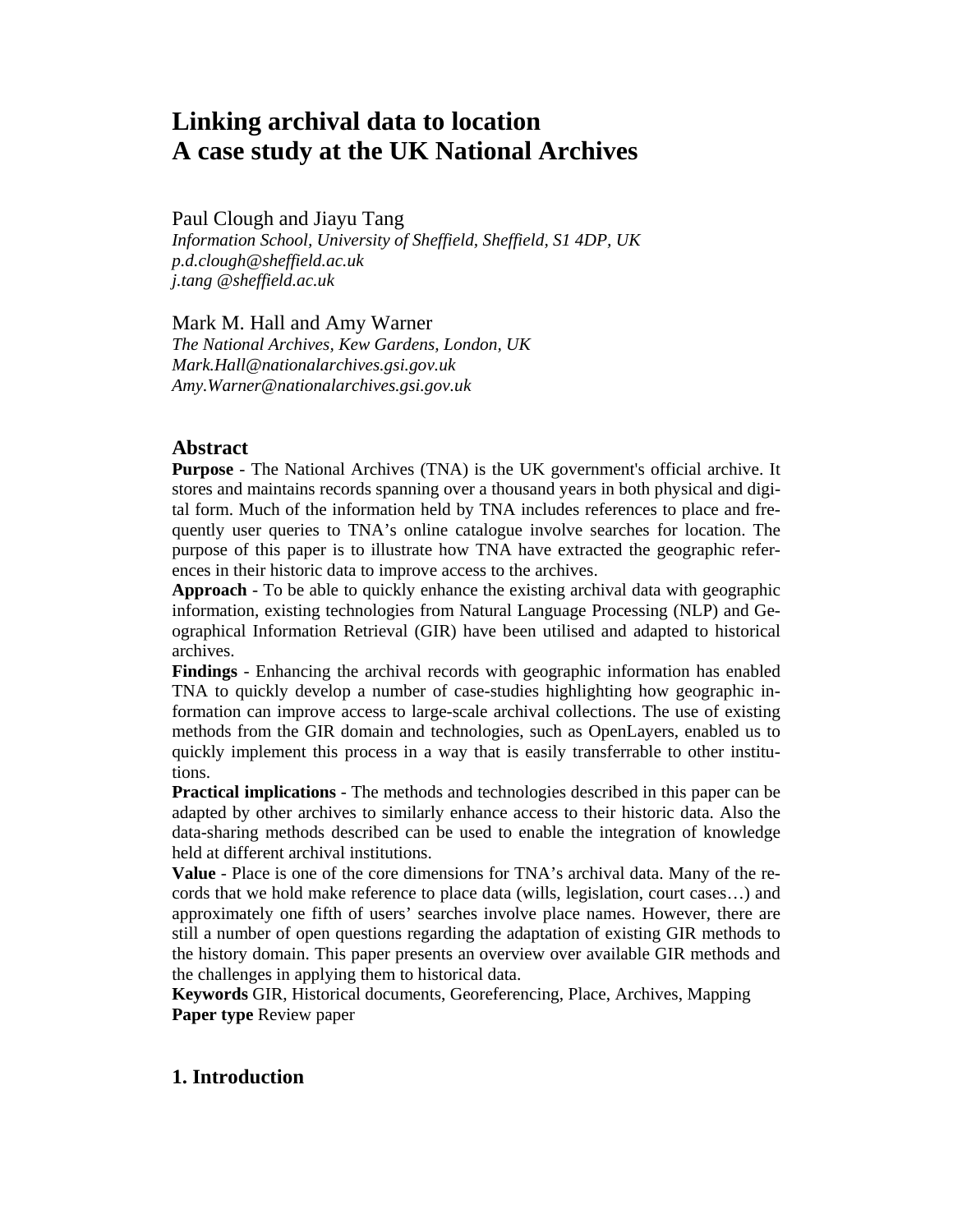Geo-referencing, relating information to geographic location, is an important consideration for information access systems (Hill, 2006; Chapman and Wieczorek, 2006). This is due to the ubiquity of location (particularly place names) within much of the information we encounter on a regular basis. For example, many documents on the Web contain geographical identifiers, including place names (or toponyms), addresses (and address fragments), postal codes, and hyperlinks (Ding *et al*., 2000; McCurley, 2001; Himmelstein, 2005). In addition, Petras (2004) showed that over half of a set of five million library catalogue records of the University of California contained one or more place-related subject headings or codes.

However, documents not only contain geo-references, but users of search systems also query based upon location. For example, a study by Zhang *et al.* (2006) found that 12.7 per cent of queries submitted to a web search engine contained a place name; Sanderson and Han (2007) also showed that queries for city names were repeated more frequently than for other names (e.g., country and state). This information can be exploited and used to provide spatial awareness to information systems (see, e.g., Buckland *et al.*, 2007; Purves *et al.*, 2007)). Zong *et al.* (2005) discuss how the ability to perform query by location can be an important and useful addition to a digital library and Buckland *et al.* (2007, p. 376) concur with this in saying "libraries have a broad need to support geographic search".

This paper presents an overview and case study of the challenges and goals of linking archival data to location. Managed archives, particularly those operating on a large scale, such as national archives, often hold large and extremely diverse collections of historic data, making it difficult for users to successfully retrieve the historic documents they are interested in. Linking historical documents and records to place allows synthesised, seamless access across heterogeneous archival data sets and facilitates novel ways of being able to search and browse large-scale archival collections. This paper describes the initiation of a project to explore place-based access to historical data at The National Archives[1] (TNA), the UK government's official archive. Section 2 discusses past work in exploiting location for enhancing information access to libraries and archives; Section 3 introduces the UK National Archives, the data and motivations for the proposed project on space exploration; Section 4 describes areas involved in geo-referencing information; Section 5 outlines our planned project work and Section 6 concludes the paper.

# **2. Related work**

Geography provides an important facet for information seeking in many contexts, including historical, cultural, libraries and archives. Several studies have examined the nature of search queries in the cultural heritage field, both for general information (Cunningham *et al.*, 2004) and for images (Pask, 2005; Choi and Rasmussen, 2003; Collins, 1998; Chen, 2001). These all had similar findings: namely that people, *places,* time periods, and subjects were popular topics of search in this domain. This is also true of library users (Buckland *et al.*, 2007; Zong *et al.*, 2005) and utilising place (and time) for information access has been investigated in a range of past projects.

Probably one of the most widely cited research projects that made use of georeferencing was the Alexandria Digital Library (ADL) project (Frew *et al.*, 1998; Goodchild, 2004) which aimed "to develop a user-friendly digital library system that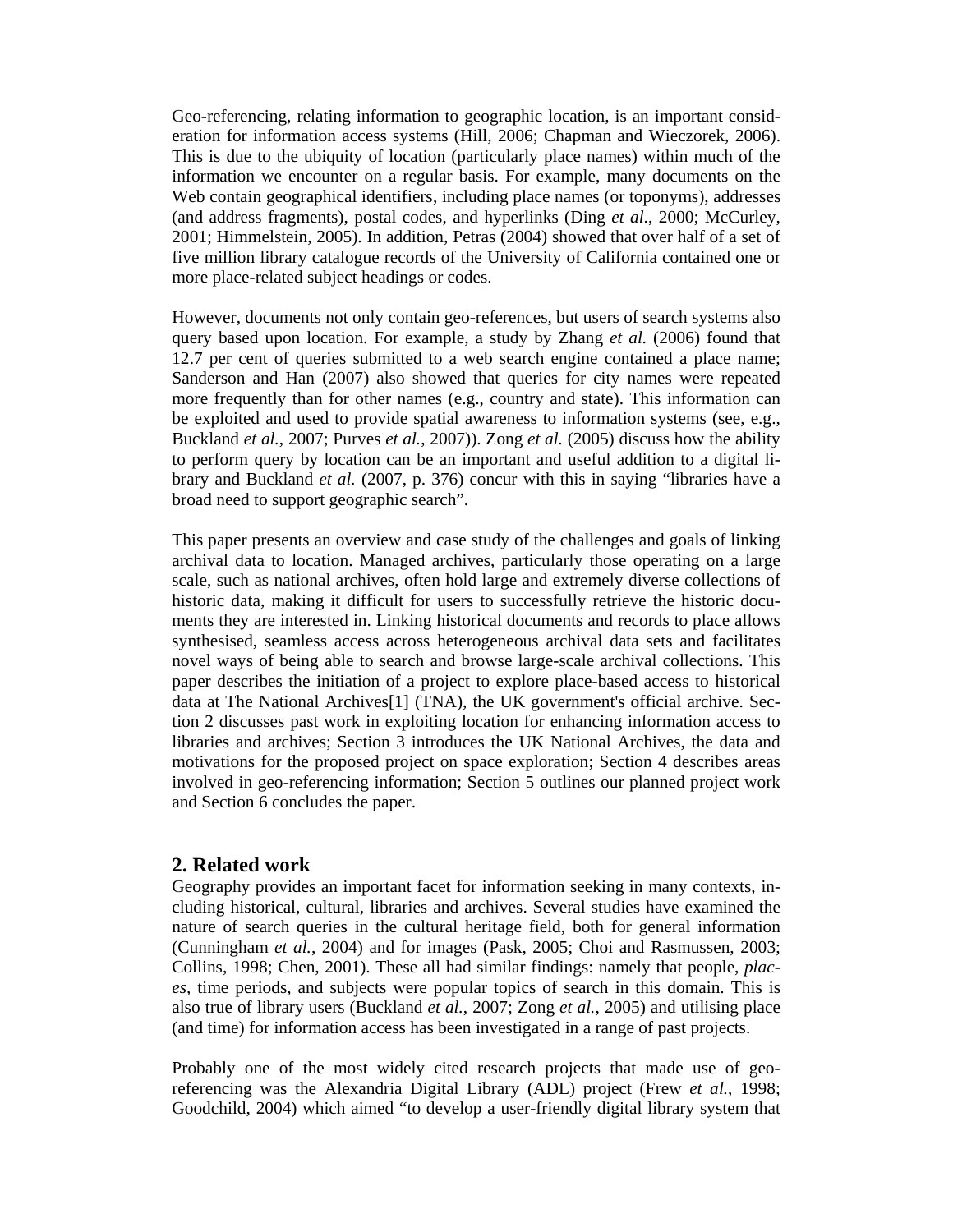provides a comprehensive range of services to collections of maps, images and spatially-referenced information".

Moritz (1999) describes the geo-referencing of narrative descriptions of specimens in natural history museums written by collectors in the field. Reid *et al.* (2004) discuss some of the projects funded by EDINA, a National Data Centre in Edinburgh, including Go-Geo! and Geo-X-Walk. These projects facilitate the discovery of georeferenced information from distributed collections in the UK.

Buckland and Lancaster (2004) describe combining place, time and topic in the Electronic Cultural Atlas Initiative[2], designed to foster a research community interested in geo-temporally encoded data and create a catalogue of geo-referenced online resources. As a part of this initiative, Buckland *et al.* (2007) overview the Going Places in the Catalog project, an initiative to offer seamless searching of educational and scholarly numeric and textual resources. This includes extracting geo-spatial information from library catalog records to enhance the user's search experience.

Johnson (2004, 2005) describes the indexing and delivery of historical maps online from the National Library of Australia using the TimeMap[3] tool (a mapping Java applet which generates complete interactive maps with a few simple lines of html code). With a similar goal, Martins *et al.* (2007) describe the EU co-funded DIGMAP project aimed at making collections of digitised historical maps spatially aware, through the use of text mining techniques and Geographic Information Retrieval (GIR). This project deals specifically with some of the issues involved in using digitised versions of historical documents (e.g., old font styles, incorrectly OCR'd words etc.).

Mostern and Johnson (2008) describe the construction of a historical event gazetteer (these are records of historical events that describe the existence of named places) and the use of spatio-temporal visualisation to view events and relationships from the Heurist[4] collaborative database. Clough *et al.* (2008, 2009) describe a study in which semantic access to cultural heritage information from Tate Online, a large online art collection, is investigated. This includes the development of a prototype system to demonstrate advanced search and browse functionalities, including faceted browsing, timelines and maps, based on semantic enrichment of data from Tate Online.

Finally, the Vision of Britain[5] website brings together census data, election results, historical maps, gazetteers and travel writing between 1901 and 2001 into a single point of access. This is part of the Great Britain Historical Geographical Information System (GBHGIS) project managed by the University of Portsmouth (Gregory and Southall, 2003).

# **3. The National Archives (TNA)**

#### *3.1 The role of TNA*

The National Archives (TNA) is the UK Government's official archive. The documents that it holds reflect almost 1,000 years of history, with records ranging from parchment and paper scrolls through to digital files and archived websites[6]. The National Archives also provides advice and guidance to the public and private sectors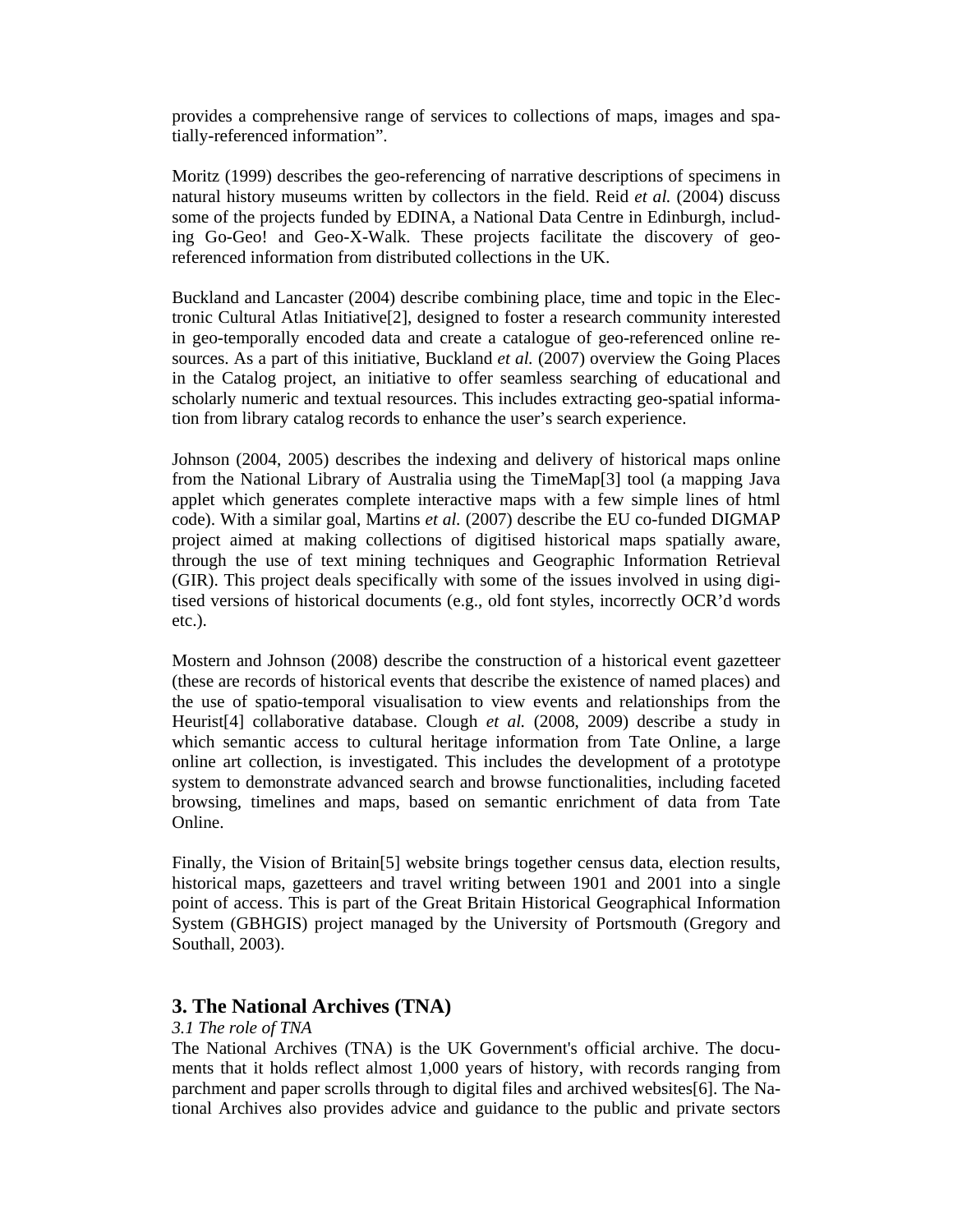about caring for archives, and records the location of archival collections throughout the UK. The National Archives brings together the Public Record Office (founded in 1838), Historical Manuscripts Commission (founded 1869), the Office for Public Sector Information, and Her Majesty's Stationery Office (founded 1786). Through HMSO, it publishes all UK legislation, while OPSI advises upon and encourages the re-use of public sector information.

### *3.2 Datasets held by TNA*

The National Archives' history, and its central role in information management, means that the datasets it holds are extensive, varied and rich. These fall into four main groups:

- 1. **Original documents**, in both paper and electronic format (found in Electronic Records Online – ERO) and digitised copies of original documents made available online (through Documents Online). However, only a very small subset of the original records have been scanned and digitised, and only for an even smaller proportion has the original text been extracted from the scanned documents. In light of this the majority of the work described in this paper is applied to the data stored in Catalogues, which is described next.
- 2. **Catalogues**, describe the content of The National Archives collections and record the location of archival records held throughout the UK. These range from the general, in particular TNA's Catalogue of its collections and the National Register of Archives, to the specific, with the E179 Taxation database.
- 3. **Published information**, in particular the *London Gazette*, official newspaper of record and the Statute Law Database. This data is currently maintained and hosted separately[7].
- 4. A wide variety of **other datasets**, including the ARCHON Directory of archive contact details, and Your Archives, a wiki which allows users to contribute content about archival records.

Most of the data is provided as unstructured free-text and methods for extracting place information from free-text will be described later in this paper (Section 4). In some cases, geographic data has been at least partially structured, for example the digital Domesday data explicitly provided mark-up for place and historical name information, and we will present an approach that can take advantage of this structuring to improve the place information extraction methods (Section 5.1.2). Geographic information can be found throughout TNA's databases, varying from the postal addresses of every archive in the UK (found in the ARCHON directory); a comprehensive directory of medieval places, with related Ordnance Survey[8] (OS) grid references and alternative names (drawn from the E179 tax database); and a list of parishes which relate to the National Farm Survey carried out during World War Two (found in the Catalogue, reference MAF 32).

# *3.3 Motivations to support geographical search*

Allowing users to access TNA data by reference to location is high priority, because of the frequency with which users issue search requests that involve place names. To quantify this, around 3,000 queries were extracted for January and July 2009 from transaction logs for the online catalogue. The queries were manually analysed and search terms classified as belonging to one or more pre-defined categories, including named entities (person, place, organisation, date) and query intent (navigational or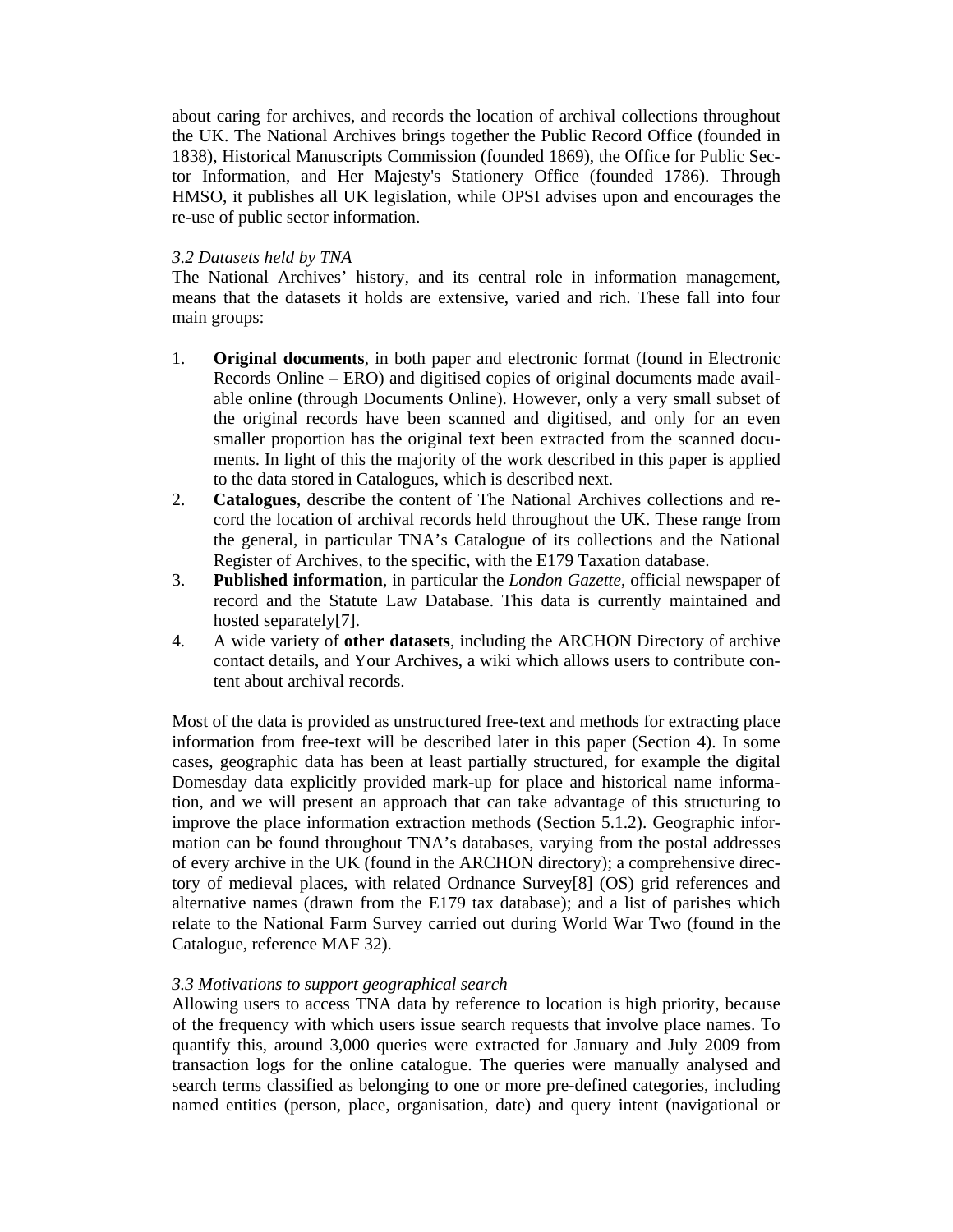informational). The analysis showed that queries involving person names were the most frequent type of search, followed by those including a place name reference (see examples of place names in Table I). Queries involving a place name were found to account for approximately 20 per cent of all queries, which is substantially higher than the 12 per cent of place-related queries reported for general web search (see, e.g., Zhang *et al.*, 2006).

**Take in Table I.** Top 10 most frequent place names in January 2009 and July 2009

Enabling TNA's data to be navigated and explored by place would provide an effective means of helping at least a quarter of TNA's users to find a way through the mass of information held by the archives – currently about 32 million records in the online databases and documents. In particular this would allow:

- Visualisation of TNA data through geographical interfaces.
- Search by explicit place name, without the results being mixed with people's names that are also place-names. An explicit place-based search for "Wellington" would not return documents relating to the "Duke of Wellington", unless they were related to the actual place.
- Recommendation of other documents of potential interest, based on spatial proximity (e.g., present to the user documents which contain references to places near to a given location).

Exploiting place information in TNA databases, using the methods described later (Section 4), could unlock their potential, allowing the information to be interrogated in a way which is not possible with the current, independent databases. Complementary information in different databases could be highlighted, enhancing the richness of the data. For example, researchers interested in the history of Godalming parish[9] could, after searching for "Godalming", be presented with links to:

- Tithe records in The Catalogue.
- Details on a seventeenth century Vicar of Godalming, who failed to pay his tax, found on the E179 database.
- The records of Godalming parish, held at Surrey History Centre, recorded on the National Register of Archives.
- The location of records relating to the manor of Godalming, found on the Manorial Documents Register.

The user's resource discovery experience could potentially be enriched further by links to related external, non-archival resources, for example:

- The page on Godalming on the Exploring Surrey's past website [10].
- The entry for Godalming in the Victoria County History, found on the British History Online website[11].
- The Wikipedia page on Godalming[12]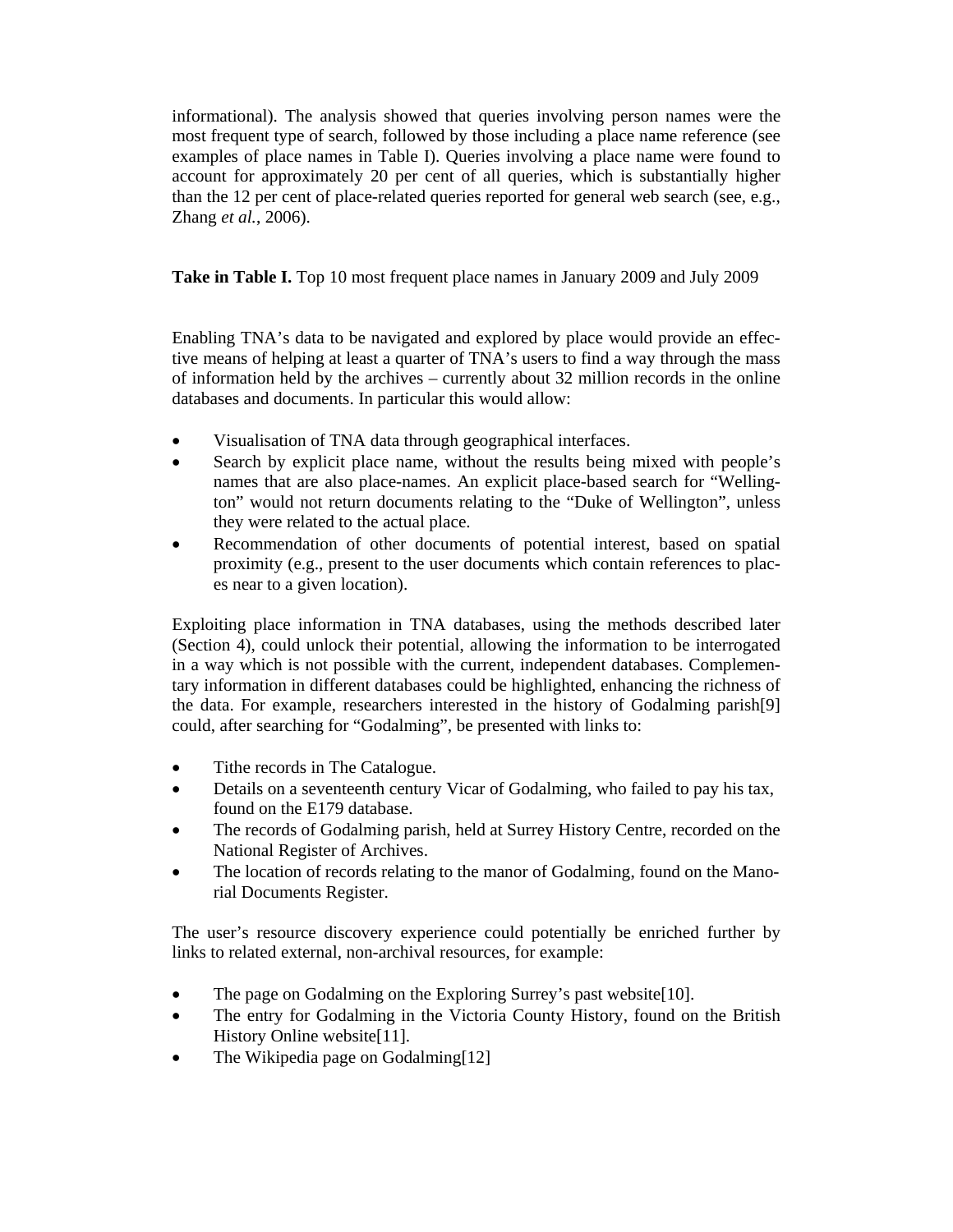The fragmented nature of TNA's databases can make resource discovery challenging for users, and the vision of a single catalogue interface is something which is being actively pursued and the identification and exploitation of place data in TNA's resources will contribute to this.

# **4. Geo-referencing**

Relating information to geographic location involves linking between *informal* means of referring to locations using place names (or toponyms) and *formal* representations based on spatial referencing systems (e.g., longitude and latitude or the British National Grid system). Much of the geographical information contained in libraries and archives is based on place names, however these must be geospatially referenced (grounded) if they are to be used to their greatest potential for enriching information access and knowledge discovery. Locations are also identifiable in other forms than just place names, including addresses, address fragments, postcodes, phone numbers, URLs and IP addresses.

*Gazetteers* are typically used to provide the link between informal (place names) and formal (corresponding spatial references) representations (section 4.1 presents some example gazetteers). A key task for providing geospatial information access is the recognition (or extraction) of potential geo-references and their geospatial referencing (discussed further in section 4.2). *Geographic Information Retrieval* (GIR) deals with the indexing of information to enable searching over it to find information that is potentially relevant to some information need (discussed in section 4.3).

# *4.1 Sources of geographical knowledge*

To explicitly geo-reference information relies on having access to existing geographical knowledge. The most commonly used resource is the gazetteer: at minimum a list of place names, feature types and spatial positions (Hill, 2006; Mostern and Johnson, 2008). Sources of gazetteers commonly include (Goodchild and Hill, 2008, p. 1039):

- Gazetteers of "official" toponyms (e.g., the Ordnance Survey 1:50,000 Scale Gazetteer).
- Indexes accompanying published atlases (e.g., Multimap.com).
- Place identifier tables accompanying GIS datasets.
- Place authority files (e.g., Vision of Britain) and rules (e.g., NCA Rules for the Construction of Personal, Place and Corporate Names[13]) used for cataloguing and indexing.
- Historical printed gazetteers and encyclopedias (e.g., Gazetteer of Great British Place Names).
- General online resources (e.g., Wikipedia.com).

Researchers have investigated how to combine multiple sources to create more comprehensive resources (see, e.g., Manguinhas *et al.*, 2008; Leidner, 2008)). Example sources which could be used and are being considered within TNA's programme of work on location-based access to the archives include the following[14] (these are predominantly UK-biased):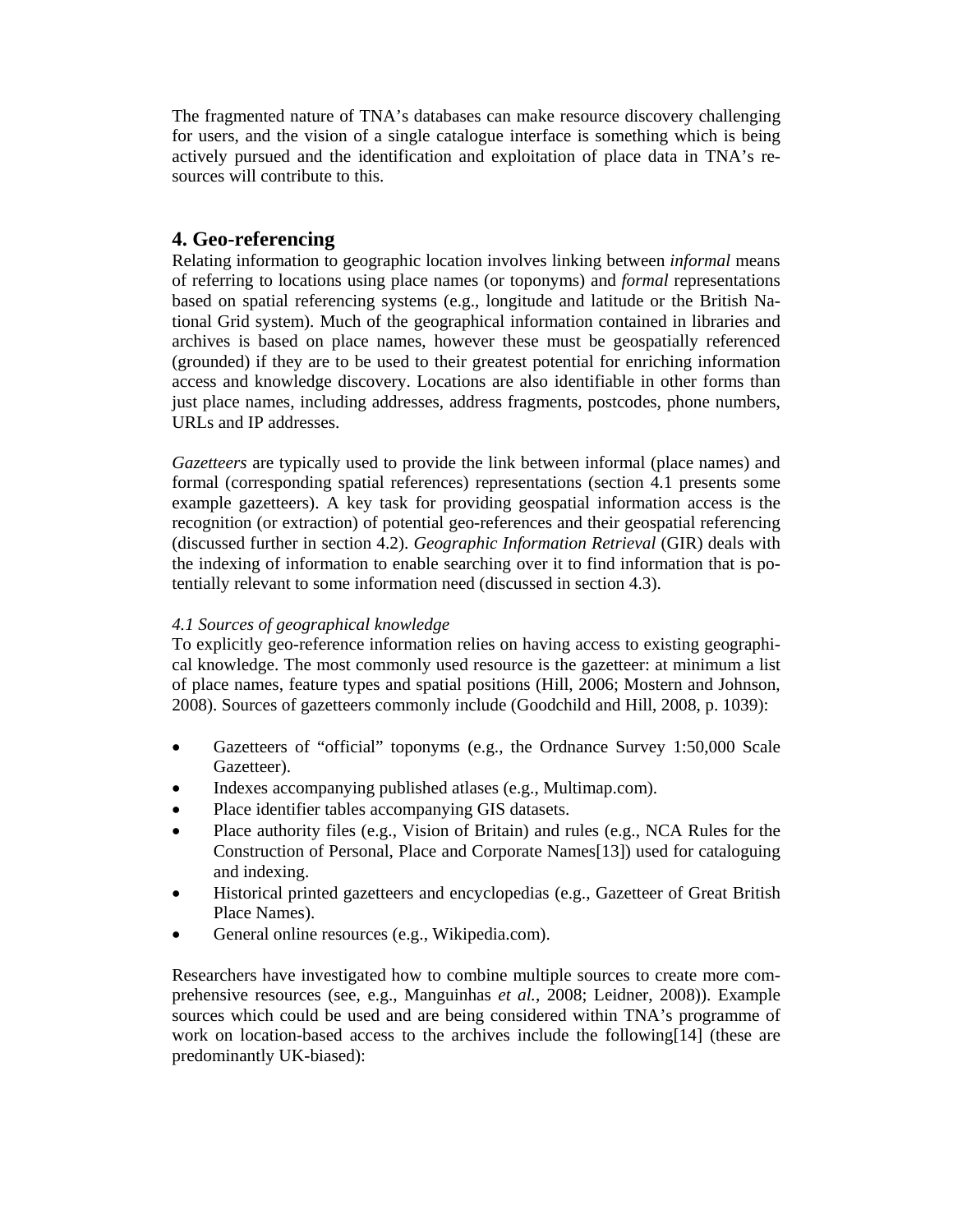- Getty Thesaurus of Geographic Names[15]: contains more than 1 million names and other information about places across all continents (including political and historical places). The locations are organized into a hierarchical structure (e.g., World>Europe> United Kingdom>Scotland) which can be useful for computational text analysis.
- Ordnance Survey 1:50,000 Scale Gazetteer (OS50k): contains 260,000 names in Great Britain from the current and previous years' 1:50,000 Scale gazetteers. Locations are represented by points (National Grid squares) with additional feature type.
- Ordnance Survey Code-Point: provides a National Grid reference for each unit postcode in Great Britain. The postcode data is sourced from, among other resources, Address Point, which contains 26 million addresses recorded in the Royal Mail Postcode Address List (PAF).
- GeoNames[16]: is a (growing) database of over 8 million place names (and postcodes) from countries worldwide. Locations are represented by points and contain a range of feature types (e.g., country, region, city, body of water, etc.). The database can be downloaded and used free of charge. The data is based on several sources including the GEOnet Names Server, the US Geological Survey Geographic Names Information System and Wikipedia.
- Gazetteer of British Place Names[17]: contains over 50,000 entries (points National Grid references) referring to places in Great Britain. Each place name is related to its historic county (administrative areas) and variants of place names are also included.
- UK Placename Finder[18]: is a database of more than 31,000 UK place names (available for purchase on CD-ROM). Places are referenced to the UK National Grid.
- Seamless Administrative Boundaries of Europe: is a pan-European dataset of administrative units compiled from national contributions (containing the geometry and semantics of the administrative hierarchies of 30 European countries). For the UK, the dataset consists of around 22,000 place names.
- Alexandria Gazetteer: contains around 5.9 million place names, with feature type information for all entries. The gazetteer is mainly US-based (US place names from the U.S. Geological Survey's GNIS database are used), but also contains around 4 million non-US place names from the GEOnet Names Server.

In addition to these resources, geographic data can be obtained or extracted from various online resources and databases and used to supplement the data found in existing gazetteers. For example, the following resources and services may provide useful data (see also Chen and Nottveit, 2010, for a review of available resources in the development of an application for searching and browsing historical photos):

- Wikipedia: contains a wealth of place names which can be automatically extracted and compiled into useful gazetteer resources (see, e.g., Overell and Rüger, 2006).
- Geo-X-Walk[19]: is available for use through EDINA and provides APIs for UK name, postcode and identifier lookup.
- Geograph[20]: is a project which aims to collect photographs and information for every square km of Great Britain. The project provides an Application Programming Interface (API) which can be used to interact with the data. Currently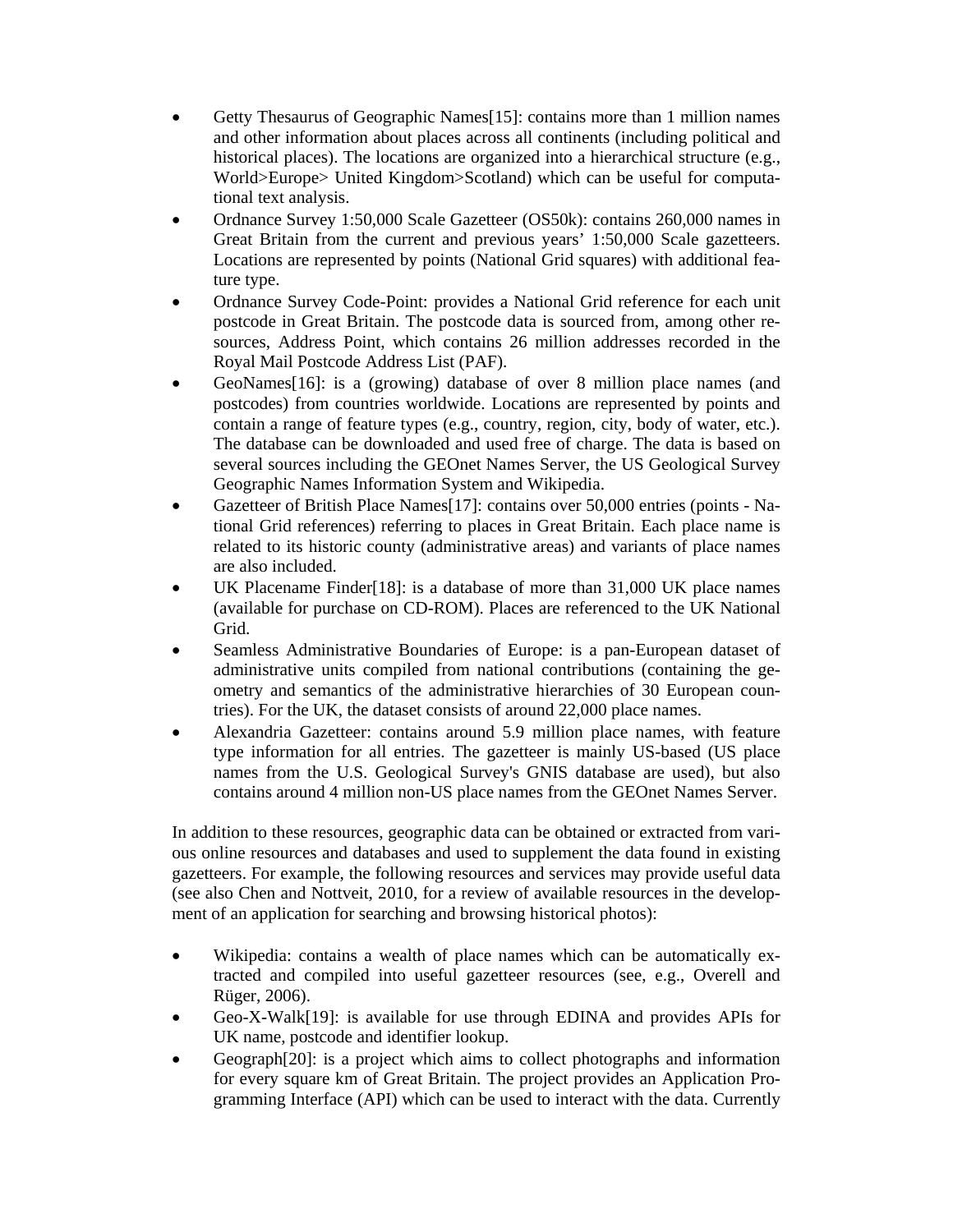there are 1,359,305 images for Great Britain which include place name metadata and a UK Grid Reference.

Yahoo Geocoding API[21]: is a freely-available web service (limited to 5,000) requests per day) that provides coordinates for a given address or place name. (The GeoNames service uses this as a backup resource if the place name cannot be found in its own database.)

A more sophisticated form of geographic knowledge representation is an *ontology* which typically organises locations into hierarchical structures and provides topological relations between locations (see, e.g., Fu *et al.*, 2004). Recent work has focused on areas such as spatio-temporal modelling (Mostern and Johnson, 2008), interoperability (Janowicz and Kessler, 2008) and automatic gazetteer construction (Nadeau *et al.*, 2006; Popescu *et al.*, 2008).

### *4.2 Identifying and resolving geo-references*

A basic task in geo-referencing information is to identify candidate geo-references. For place names (or toponyms), this is commonly referred to as *geo-parsing* (Larson, 1996) or *toponym recognition* (Leidner, 2008) and can be likened to the Information Extraction task of Named Entity Recognition and Classification (or NERC): the process of assigning every word or group of words to a set of pre-defined categories (including "not an entity"). These categories commonly include entities such as location, person and organization.

Most NER systems consist of at least three basic components: (1) a tokeniser (software that splits text into sentences and sentences into individual words), (2) gazetteer lists (lists of place names, person names, company names, etc.), and (3) a Named Entity (NE) grammar (syntactic rules that take into account *features* that describe the surrounding context). Rules for NER can be generated entirely by hand (knowledgebased) or automatically, using machine learning (or statistical) techniques on previously classified texts (see, e.g., Zhou and Su, 2002; Curran and Clark, 2003). The most common approach is to use gazetteers together with syntactic rules. For example, Curran and Clark (2003) use a Maximum Entropy model to perform NER using features such as Part-Of-Speech tags, a history of preceding and following NEs, orthographic information and gazetteers. Their approach was used on historical texts in the Geo-X-Walk project (Nissim *et al.*, 2004).

Once recognised, a candidate place name must be resolved, i.e., given a spatial reference (Larson (1996) calls this *geo-coding*; Leidner (2008) refers to this as *toponym resolution*). This may involve disambiguating the place. There are two main ambiguities in geo-references: (1) *referent* ambiguity and (2) *reference* ambiguity. The former occurs when the same place name is used to refer to more than one location (e.g., "Chapeltown" refers to a location in South Yorkshire (UK), Lancashire (UK), Kent County (USA) and Panola County (USA)). This also includes a geographical reference being used for other entities (e.g., the name of a person or company), which is called *referent class* ambiguity. (Amitay *et al.* (2004) separate ambiguity into geo/non-geo and geo/geo.)

Reference ambiguity occurs when the same location can have more than one name, for example, due to the historical deviation of a location name over time (Smith and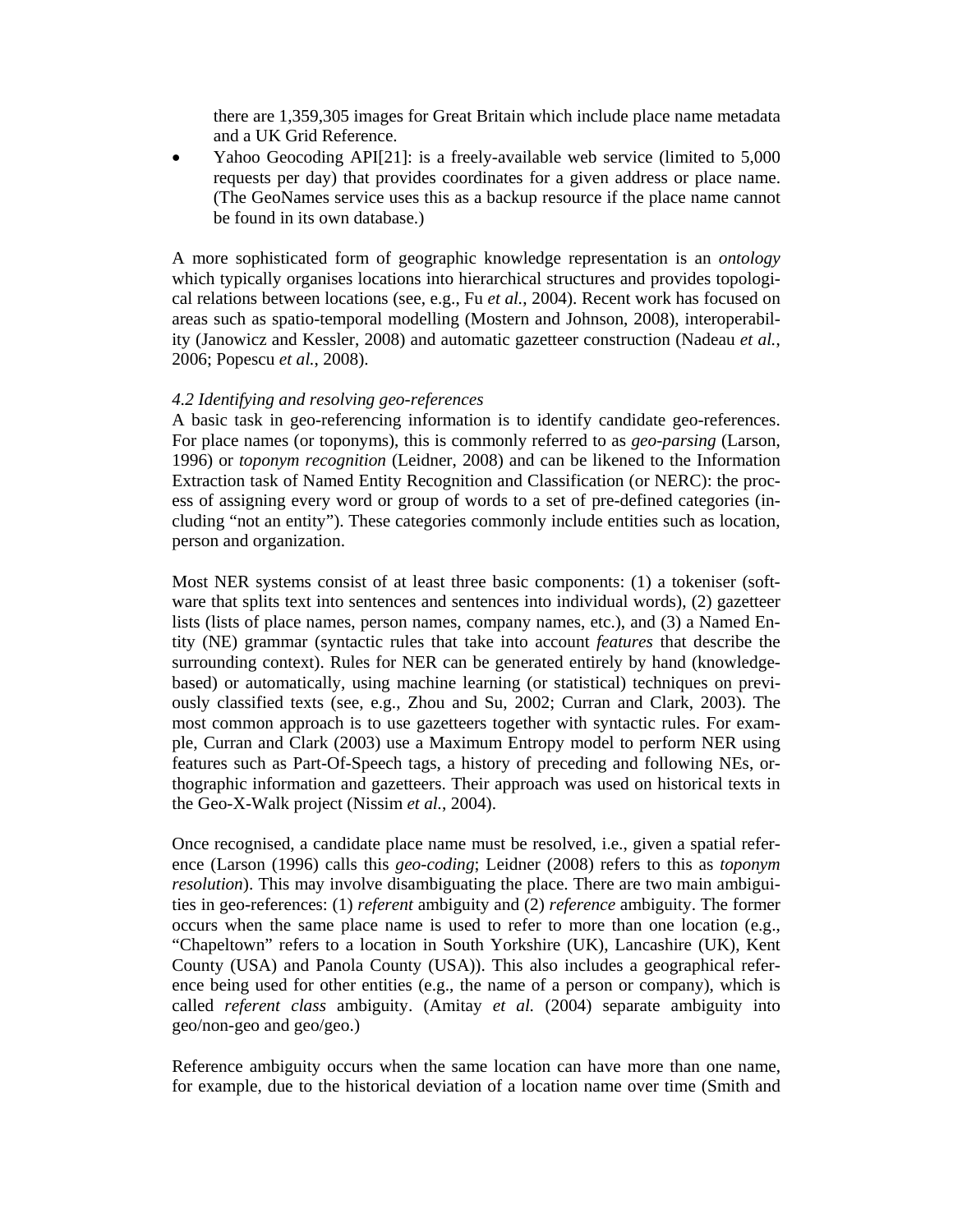Mann, 2003), transliteration (Kwok and Deng, 2003) and implicit formats and character encoding (Axelrod, 2003). An extensive summary can be found in Leidner (2008).

#### *4.3 Geographical IR (GIR)*

Geographic Information Retrieval (GIR) is concerned with finding documents relevant to queries which include some geographical context (Larson, 1996). Information is assigned one or more footprints and documents are retrieved and ranked according to thematic and spatial relevance (results can also be visualised using maps).

Research in this field has addressed a wide range of relevant areas such as the building of geographical ontologies, spatial indexing and storage of documents, geographical relevance ranking, the extraction and resolution of geographical references, determining the geographical scope (or focus) of web documents, user interfaces and visualization, and methods for the formulation of spatial queries and interaction with the results of geographic search (see, e.g., Hill, 2006, pp. 185-214; Purves *et al.*, 2007).

# **5. Supporting geographical searches at TNA**

The geo-spatial work at TNA is still at an early stage. A number of challenges and potential approaches to handling historic, geographic data have been identified. These will now be discussed and then three case studies will be presented that illustrate the benefits of adding explicit spatial information to historic data.

#### *5.1 Challenges*

In section 3, an overview of the general challenges in geo-referencing documents was presented and these also apply to the archival domain. When dealing with historical data, as commonly found in archives, there are a number of domain-specific challenges that need to be overcome that include the following.

#### **5.1.1 Integrating space and time**

For historic documents, when the document was created or what the document talks about is central. This also translates into the geographic data: new places come into existence (e.g., "South Yorkshire" in the UK was created on 1 April 1974 as a result of the Local Government Act of 1972), places cease to exist or people simply do not refer to them anymore, places are referred to by different names and their spelling may change over time. This creates an interesting problem because gazetteers tend to store only the current official place name (see, e.g., Buckland and Lancaster, 2004; Mostern and Johnson, 2008). To support this temporal aspect, TNA's geo-data storage is set up to annotate all spatial data with temporal annotation as shown in Figure 1. When documents are geocoded, each piece of information that is added to the geodata storage is annotated with the date of the document from which it was extracted. Therefore, if a place in the Domesday Book is geocoded, then the old spellings of the place name are all added with a time-stamp of 1086, in addition to the current name, which is time-stamped as 2010. This detailed annotation with temporal information is also performed for all spatial relations and feature types.

Take in Figure 1. The basic structure of the TNA gazetteer, with the three main objects "Place", "Place-name", and "Place-type" and all relations between these objects annotated with a time-stamp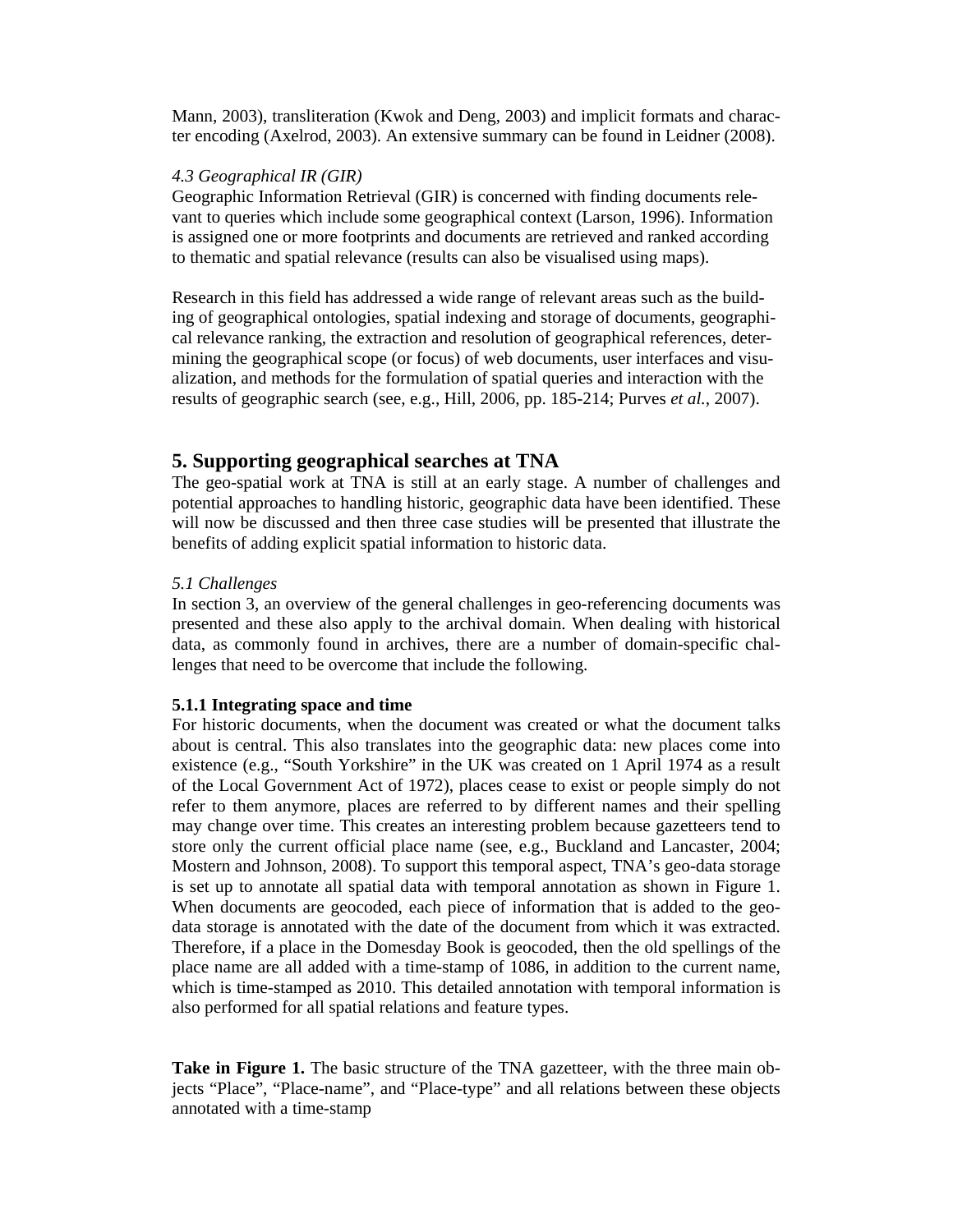# **5.1.2 Historical places**

The problem with detecting historical place names is that inevitably spellings will have changed over time, for example due to changes in orthography (Crane, 2004). However, gazetteers mainly hold the current, official spelling. To overcome this, we have taken an iterative approach to derive variant spellings. Initially only documents where the place names use modern spellings are geocoded. From these documents, it is possible to learn potential historical spelling variants. These spellings are stored in the TNA gazetteer and are used in a second iteration to geocode those documents where only a historic spelling is used and potentially find further spellings. This process is repeated until no further documents can be geocoded and no further spellings are learned. To make the maximum use of this information the initial geo-coding will focus on record series that have both historic and modern spellings, allowing us to quickly build up a set of historic to modern name mappings.

In addition to this iterative process, a number of simple rules have been developed to increase the amount of overlap between the spelling in the documents and in the gazetteers. Some gazetteers use a set of abbreviations that are usually not found in the documents themselves. For example, in the OS 50K gazetteer all farm names have the abbreviation "Fm" added to their names (e.g., "Abbey Fm"). If in the document the place name is spelled out as "Abbey Farm" then no match will be found, if an exact match technique is used to identify gazetteer entries. Similarly the OS50K gazetteer adds the suffix "Manor" to all manor houses, while in historic documents they are usually just described using their name. To support these differences a number of transformation rules have been defined, some specific to gazetteers or historic data sources, some generic that create alternate spellings of the name to increase the number of places that can be detected. If such transformation rules lead to the place name being geo-referenced, then the geo-referenced place is annotated with the knowledge that the name had to be transformed to create a match.

#### **5.1.3 Heterogeneous data-sources**

TNA's various archives and databases have developed organically over time and, thus, they are very different in structure, the geographic information is represented differently in each database, and the type of geographic information also varies from database to database. To handle this challenge a series of custom-built "wrappers" are needed that know, for each database, where and how to extract the spatial information. The knowledge about how the data is structured is encoded in a series of hints that are passed to the NER and geo-referencing components. For example, in the Domesday Book data the place names are already marked-up in the source data. The wrapper will, thus, add a hint that no NER is required and will also hint the georeferencing component that the data is UK only, which simplifies the disambiguation process. On the other hand, the Dixon-Scott photograph collection contains image captions from which the place names have to be first extracted via NER. The advantage of using such a structure is that the NER and geo-referencing components can be very generic, but at the same time can adapt to the specific aspects of each datasource.

# **5.1.4 Ambiguity**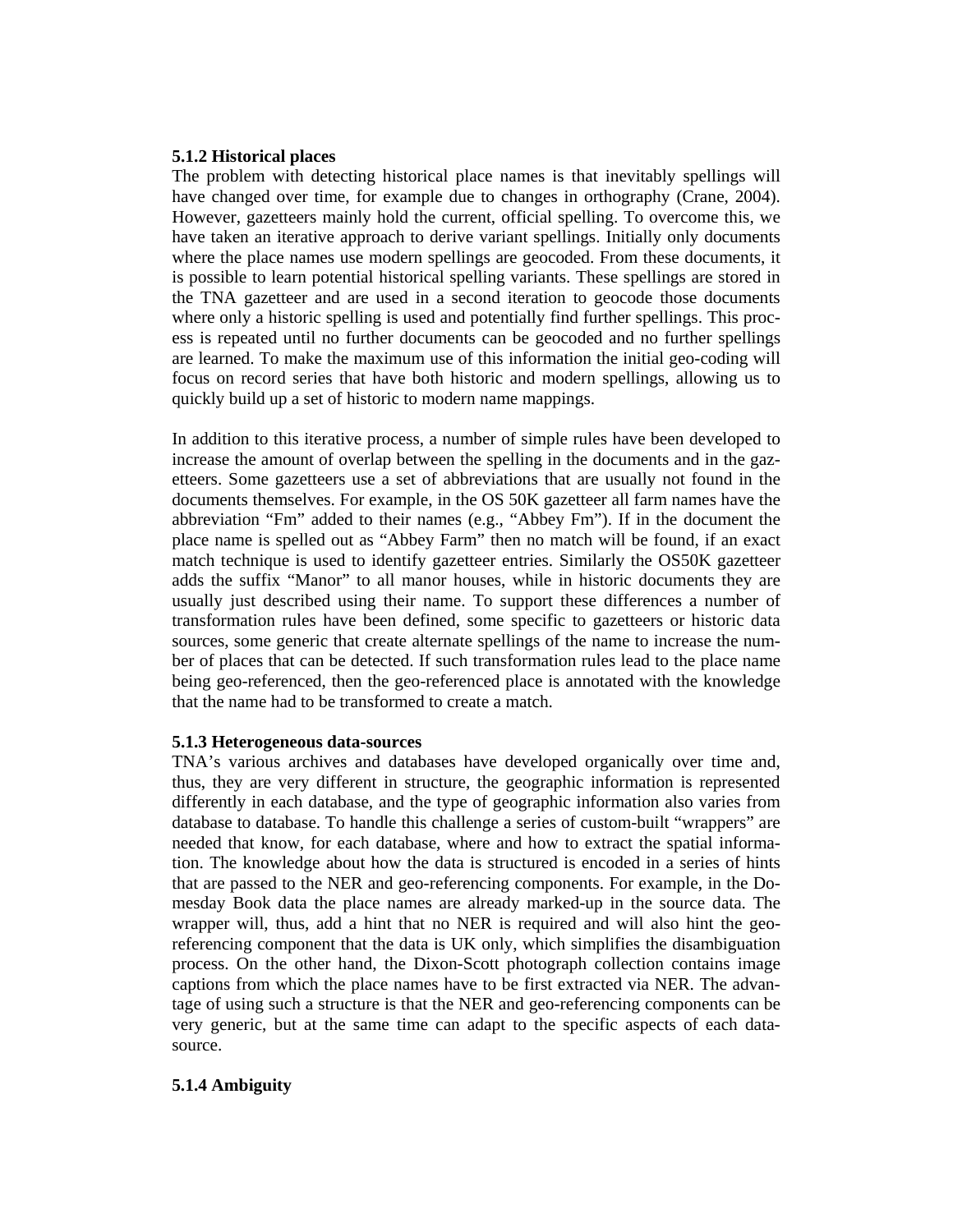As mentioned earlier, the ambiguity of place names provides a major challenge when geo-referencing both historic and modern geographic data. When processing archival data, the primary issue is with referent ambiguity: the same name is used to refer to different places. When geo-referencing an identified place name, the first step is to find all possible places in the gazetteers that have the same name, which are called *potential groundings* of the place name. From these *potential groundings,* one location has to be chosen in a process called disambiguation. A number of simple heuristics for disambiguation have been adapted to the history domain from existing work (Clough, 2005):

- Initial disambiguation is performed using information about the hierarchical organisation of locations. Most gazetteers contain information about the administrative regions a place is contained in (e.g., "Sheffield" is a city contained in "South Yorkshire"). If similar information is available from the document, then the amount of overlap between the hierarchy of the place name to geo-reference and the hierarchies of the potential groundings can be used to rank the potential groundings and then choose the highest-ranked potential grounding as the final grounding. The problem with this approach is that the documents describe historic data and thus the containment hierarchies extracted are also historic. These might no longer overlap with the current hierarchy (Middlesex no longer exists, the boundary between Oxfordshire and Hertfordshire has moved) and thus the ranking would either not find any overlap or be unable to disambiguate correctly. To counter this, a set of qualitative mappings describing which administrative regions have been renamed into which other regions or where the boundaries have changed has been built-up. If no direct hierarchy match can be found, then the transformation mappings are applied to see if this adds the necessary knowledge to be able to successfully disambiguate between the potential groundings. While currently this has focused on the changes of UK county boundaries, the system is set up to be extended to country boundary changes such as "Ceylon" becoming "Sri Lanka".
- To the basic hierarchical disambiguation approach, heuristics based on the place type are added. If both the place name to geocode and the potential groundings have type information then those groundings where the place-type information does not match can be discarded. If the place name to be geocoded does not have type information, then the potential groundings' type information can still be used if the data source wrapper provides hints as to the preferred place-type ranking. For example, in data from the Domesday Book, the wrapper specifies that groundings are to be ranked in the following order: Populated places, Farms, Historical sites, everything else. This makes it easier to handle the case where there is a populated place and a hill of the same name.

Using these two metrics on a very clean data-source, such as the Domesday Book, where all places use modern spellings and pre-1970 county names are used for hierarchy information, it is possible to automatically geo-reference approximately 81 per cent of the data. The remaining 19 per cent consist of places that do not appear at all in the gazetteers, place names where spelling mistakes could not be corrected automatically, and thus the places were not found in the gazetteer, and places that could not be disambiguated, usually because there are two or more places with the same name in the same county, which the algorithms simply cannot disambiguate. While some of the un-referenced places could potentially be geo-referenced automatically if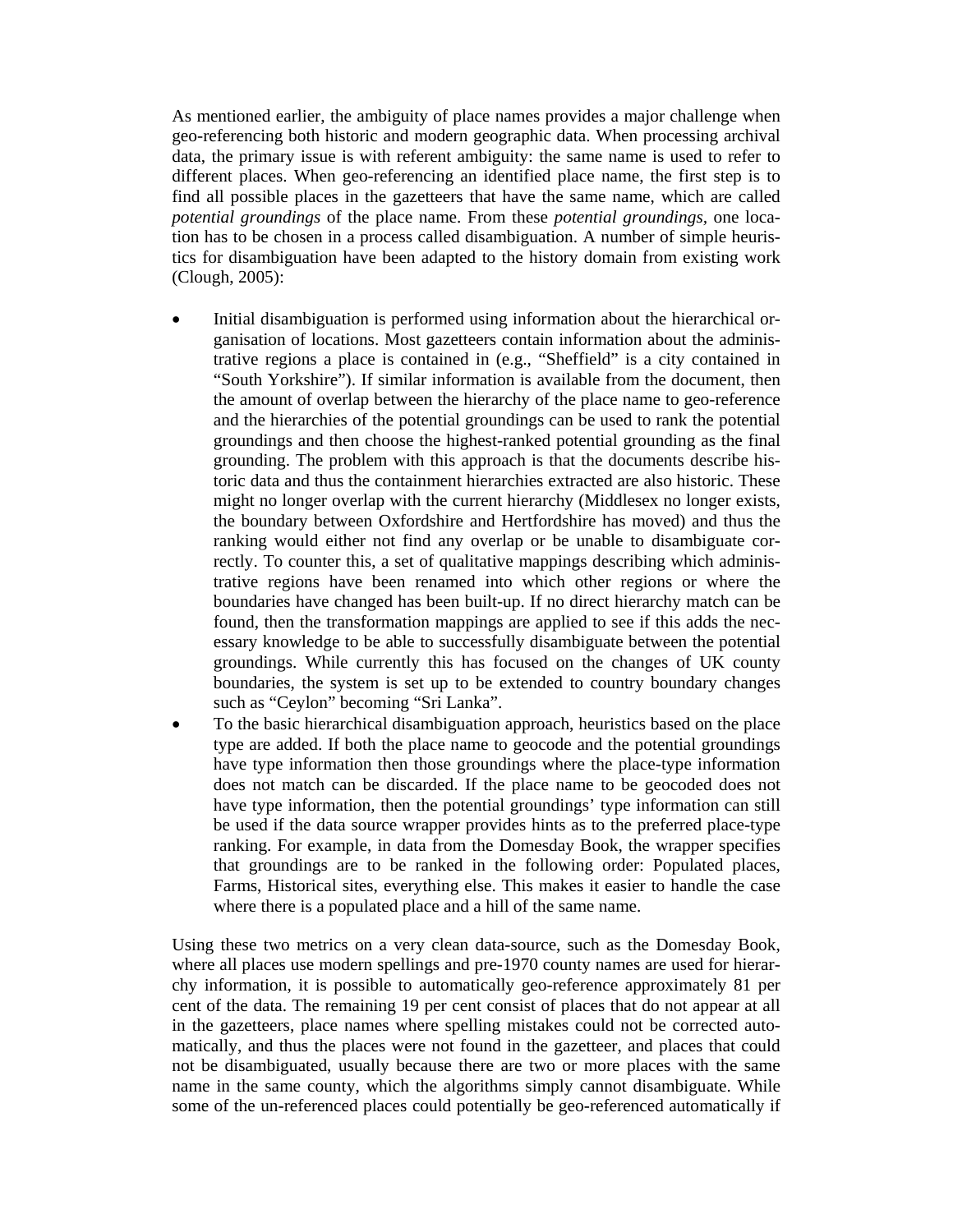the algorithms were further tuned, most of them are simply out of reach for automatic approaches.

# **5.1.5 Scalability**

Scalability is a problem that partially affects geocoding historic records. Geocoding a few million documents is a slow process; however the historic data-sets do not change very frequently and thus speed is not a concern. Nevertheless, on the front-end scalability is a major concern. There is a limit to how much information can be displayed concurrently on a map. Two approaches to this have been tested. The first is clustering points on the client side, where those points that lie very close together are combined into a single point. This reduces the number of points displayed on the map; however when the user clicks on one of the clusters it is necessary to display some kind of interface where the user can then decide which of the points to actually see. The second approach is to create a different representation on the server side when there is too much information to display as points. To enable this "heatmaps" are employed, which indicate where there is more information and where less (Hill, 2006, p. 211). Figure 2 shows a heatmap of place names mentioned in the Domesday Book. The user can then use this to guide them to parts of the map where there is more information. When the number of points is low enough to display on the map, the heatmaps are switched off and the point-based display switched on (Figure 3).

**Take in Figure 2.** Heatmap showing the density of places mentioned in the Domes $day Book (darker = denser)$ 

**Take in Figure 3.** Point-based display showing individual entries from the Domesday Book

# *5.2 Case studies*

In the process of investigating the use of spatial information to access data from TNA a number of applications have been developed. We have selected three of these as case-studies to demonstrate some of the potential benefits of exploiting georeferenced data within the national archives. Some of these are available via TNA's experimental site called The National Archives Labs[22].

# **5.2.1Geographical search and browse**

After geo-referencing the data, an obvious application is to exploit the georeferencing for information access by providing online users with functionalities to search and navigate the archives through place. A "light-weight" prototype for this kind of functionality was developed using existing tools including the Edina Unlock service (http://unlock.edina.ac.uk) for extracting place names and assigning geographic coordinates based on resources including the Ordnance Survey 50k gazetteer and the publicly-accessible Geonames gazetteer.

The underlying search engine is built upon Apache Solr[23], which is "an open source enterprise search server based on the Java search library Lucene[24]". Apache Solr provides a HTTP interface for issuing queries and supports different types of response, formats such as XML and JSON. Geographic search is realised by LocalLucene/LocalSolr. These are geographical extensions to Lucene and Solr. The LocalLu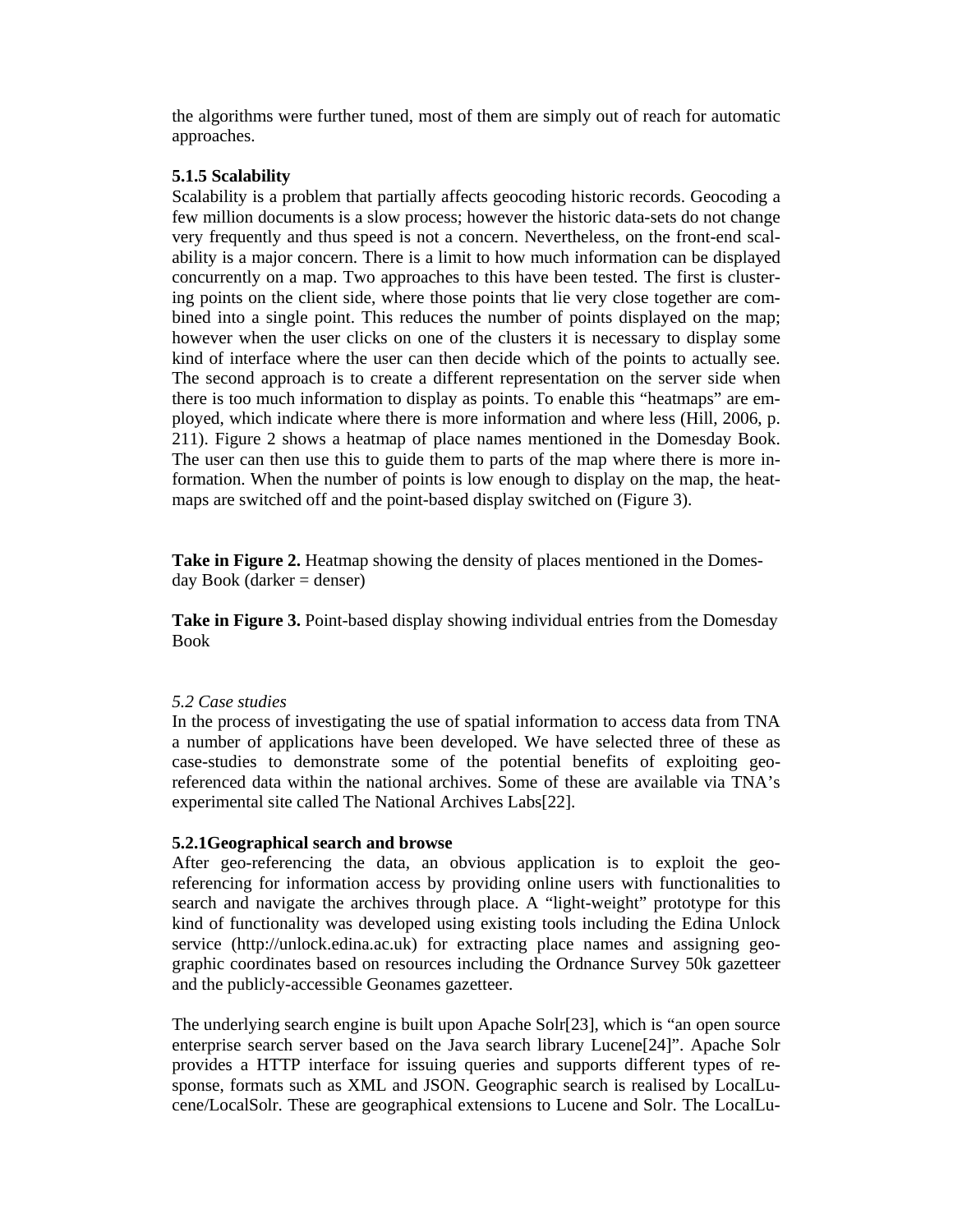cene search engine augments Lucene with the support of a single geographical query: search for documents within a certain distance from X (expressed as a point using longitude and latitude). For example, it is possible to formulate the following kind of search: "find documents about X within 10 miles from [51.507778, -0.128056]". In order to avoid redundant distance calculations, LocalLucene uses a "Cartesian Grid" approach to indexing documents spatially[25].

An interactive map has been used based on OpenLayers[26], an open source JavaScript library for displaying map information from a variety of sources. Different kinds of information are organised as layers, for example in our prototype system there are two layers: the map layer and result markers layer. We have chosen OpenStreet-Map[27] as the source of map to be used in OpenLayers. The map supports basic interactions such as zoom in/out and pan.

The prototype enables two main forms of interaction. First the user can simply browse over the archives, the prototype displaying the archival records available for the area visible on the map. The second mode of interaction combines the map browse with the ability to search by keyword. The user can enter a keyword ("cricket" in the example in Figure 4) and the database is searched for documents with that keyword, but the results are also restricted to the area that is visible in the map (Figure 4). As the user browses around the map the search results are continuously updated so that the user only sees results that relate to the area currently visible in the map. This ability to navigate along both the content dimension, using the search functionality, and the geographic dimension, by interacting with the map, provides a very powerful method for interrogating large archival data-sets.

**Take in Figure 4.** Example result from the prototype user interface

The system also enabled us to investigate methods for dealing with the large amount of data available in archives. When large numbers of documents are displayed on a map it is highly likely that some of the points representing the documents' locations will overlap. To avoid this, the automatic clustering functionality available in OpenLayers is used to group together documents that are "too close" to each other. While the individual documents are represented as a coloured disc, the markers for the document clusters are further annotated with the number of documents that have been clustered. This information enables the user to quickly identify for which areas there is more data and they can then zoom into that area. As the user zooms in there will be fewer documents that lie within the area shown on the map and these will also be spread out more across the map. The clusters will thus break apart, first into smaller clusters and then, when the user has zoomed in enough, into individual documents. This enables us to provide access to a large amount of information via the map, without overloading the map and the user.

This initial prototype is currently not available via the TNA labs site, as work is underway to integrate it more closely with the existing systems at TNA and to provide advanced functionality such as providing search assistance to the user by using a gazetteer or geographical ontology to suggest locations spatially related to the current search position (Purves *et al.*, 2007).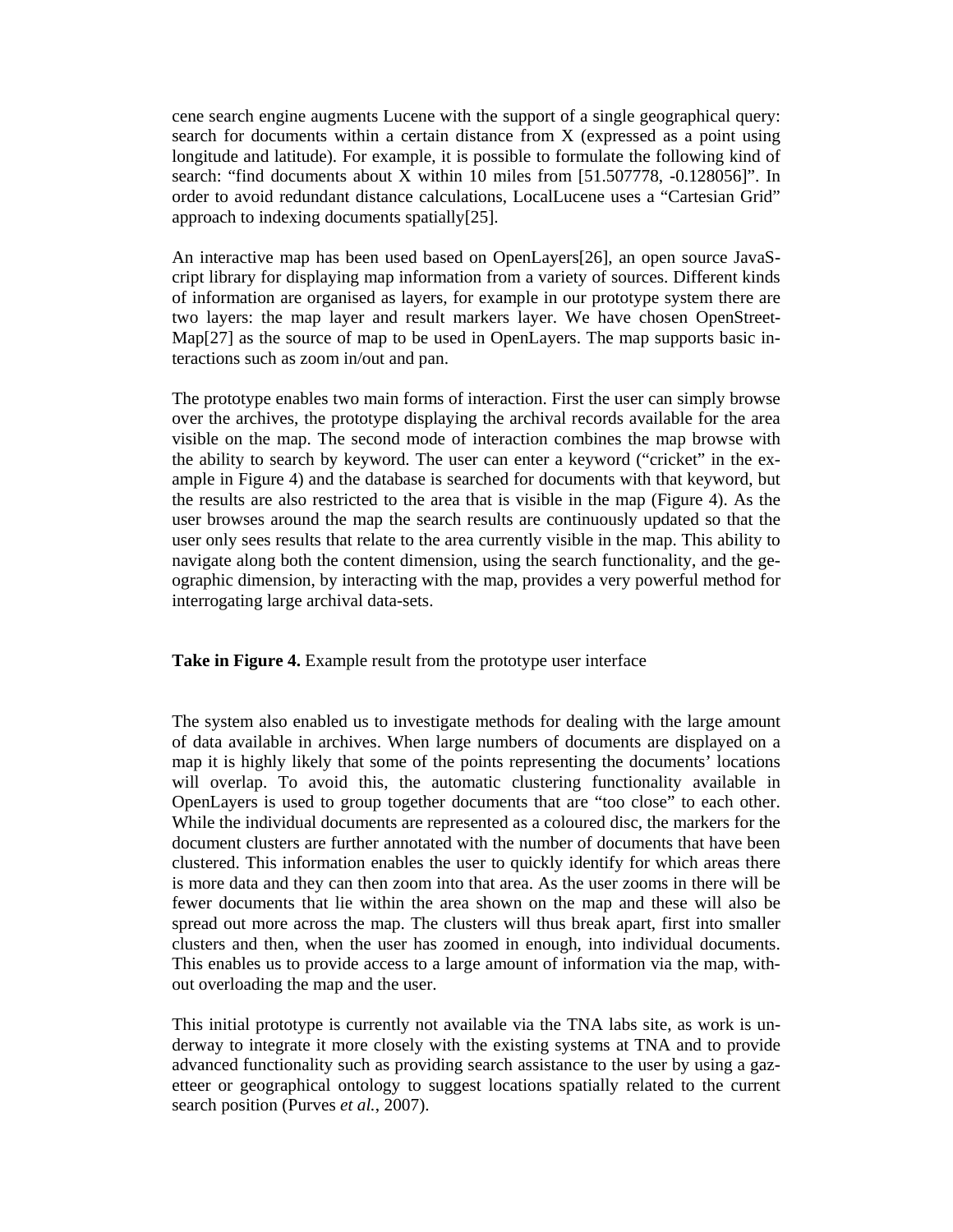#### **5.2.2 Bespoke series-specific interface**

While the generic search/browse is very useful for searching and browsing in large data collections, it is often useful to provide bespoke interfaces for specific historical data collections. One such collection is the Domesday Book. Geo-referencing places mentioned in it provides a new way into the data: users can freely browse around the Domesday entries of the area they are interested in and no longer be restricted to viewing a single record at a time. The addition of spatial information also enables the display of analysis results. For example, when the user zooms out, then the individual points can be replaced by a heatmap to illustrate the density of Domesday places (Figure 3) to allow the user to focus on which part of England they want to zoom into to see the detailed data. The same heatmap technique is also used to show which of those areas of England where many place names are of Viking origin (Figure 5), identified by common suffixes such as "-thorpe" or "-by". While it is impossible to build such bespoke interfaces for each record series, it does provide a method for highlighting the information contained in certain record series that are especially spatial.

**Take in Figure 5.** Heatmap showing the location of Domesday Book places that are of Viking origin (darker  $=$  denser)

### **5.2.3 Developing a shared historical gazetteer**

The push towards more open data in the UK Government also applies to TNA. To underpin geographical search and browse across the entire archives a common geographical reference is required. Therefore as a part of the Space Exploration project a gazetteer containing historical place names is being developed that can be shared across applications and made freely available. To support this, a Linked Data representation of the gazetteer has been created. Linked Data is the principle that underlies the idea of the Semantic Web and at its most basic is a method for describing information in such a way that it can be parsed and reasoned with automatically.

The basic element of the Linked Data representation is the Uniform Resource Identifier (URI) that identifies a specific resource. For example, "http://labs.nationalarchives.gov.uk/linked-gazetteer/place/id/10" identifies a resource about a place called "Loughton" in TNA's gazetteer. The document available via that URI then defines the properties of the resource, such as its name (*foaf:name*), location (*tna:geometry*), and also that it is the same as (*owl:sameAs*) the resource at "http://data.ordnancesurvey.co.uk/doc/50kGazetteer/150033". Each property consists of a namespace (foaf, tna, owl) and the property name. Using the namespaces it is possible to use properties defined by other organisations, which provides a shared vocabulary and a shared interpretation of what the property means. Figure 6 shows an example of a gazetteer entry based on Linked Data that is expressed using a standardised way of expressing entities – the Resource Description Language (RDF). In the example given below the property *owl:sameAs* is used to link to a resource owned by a different organisation and it is this ability to link between resources owned by different organisations that makes Linked Data so powerful, as an automatic system can gather the individual resources together and automatically draw conclusions that could not be drawn from any of the individual resources.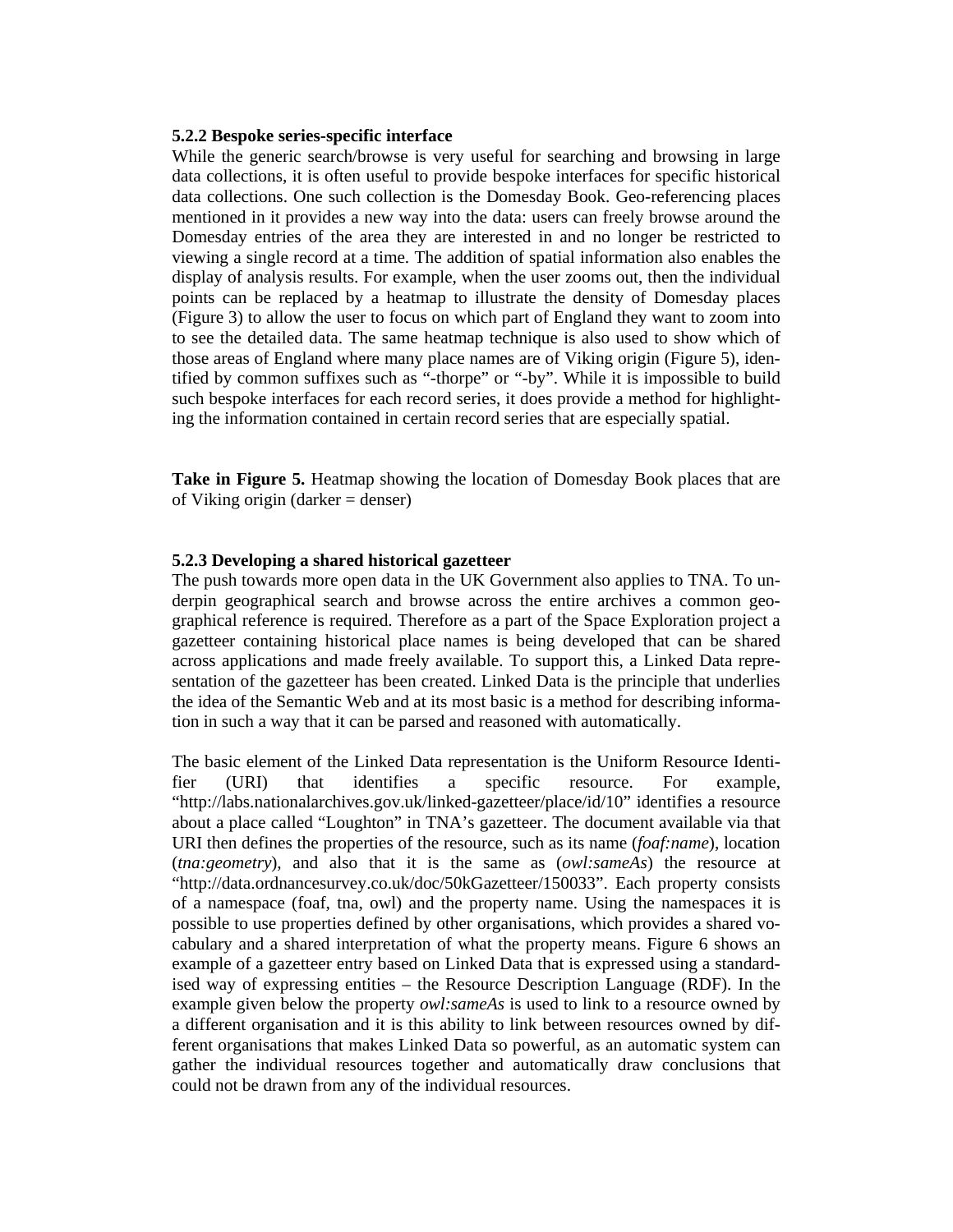**Take in Figure 6.** Example RDF document describing the place "Loughton" in TNA's linked-data historic gazetteer

The principle of using the Semantic Web to integrate cultural heritage collections has been most recently expounded by Jankowski, *et al.* (2009) who discusses the benefits available to cultural heritage institutions if they design their applications according to the Linked Data principles. Hardman, *et al.*, (2009) also identified benefits to cultural heritage "...information tasks that can be supported using linked data by making nonobvious connections among related pieces of information explicit, such as exploratory tasks or topic search." Such work explores technologies to satisfy user needs, especially those of cultural heritage experts whose search tasks often involve relatively complex information gathering and use, combining, as mentioned above, results from multiple sources (Amin, *et al.*, 2008).

# **6. Conclusions**

In this paper we have discussed the role of geo-referencing within archives. In particular, we have discussed a programme of work at The National Archives, the UK government's official archive, on linking archival data to location. The diversity and vastness of content at TNA currently presents a real challenge for the archival staff and end users of the archive, such as scholars and the general public. By exploiting geo-references from the content, material can be linked and aggregated to provide enhanced forms of information access and knowledge discovery across discreet data sources. It would also highlight complementary information in TNA's databases, and in doing so enhance the richness of the data. Place data is also one of the most popular topics for searching the archives from TNA's website and Geographical Information Retrieval (GIR) technologies could help improve the current search paradigms. By applying (and exploring) existing technologies from areas such as GIR and text mining, we can geo-enable the archive and prepare it for future access.

### **Notes**

- 1. http://www.nationalarchives.gov.uk/
- 2. http://www.ecai.org/
- 3. http://www.timemap.net
- 4. http://heuristscholar.org/heurist/
- 5. http://www.visionofbritain.org.uk
- 6. http://www.nationalarchives.gov.uk/about/whowhathow.htm? source= ddmenu\_about1
- 7. http://www.gazettes-online.co.uk/, http://www.statutelaw.gov.uk/
- 8. Ordnance Survey (OS) is the UK's national mapping agency: http://www.ordnancesurvey.com/
- 9. Goldalming parish is near Guildford, Surrey (UK) http://www.britishhistory.ac.uk/report.aspx?compid=42924
- 10. http://www.exploringsurreyspast.org.uk/themes/places/surrey/waverley/godalmi ng
- 11. http://www.british-history.ac.uk/report.aspx?compid= 42924&strquery=godalming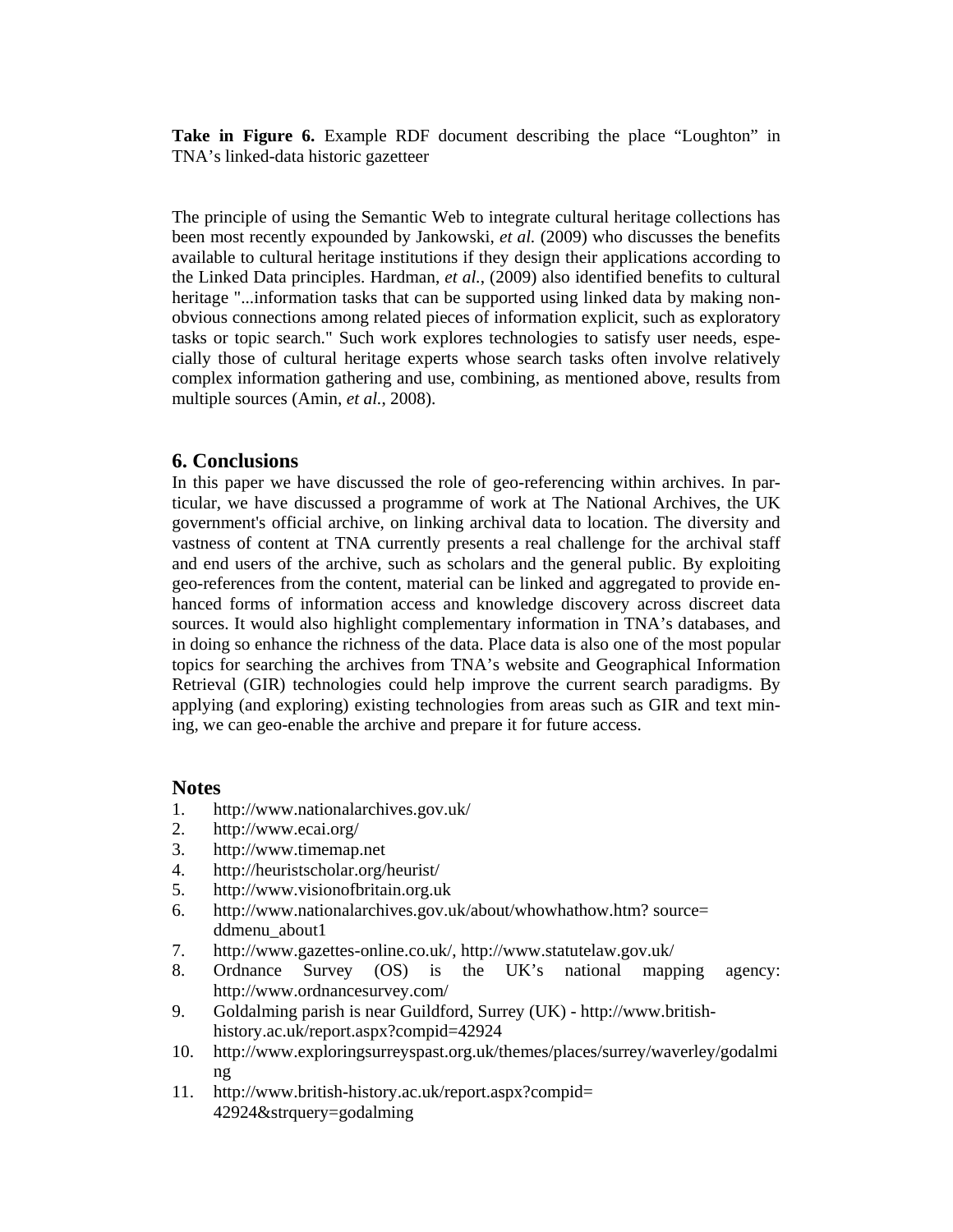- 12. http://en.wikipedia.org/wiki/Godalming
- 13. http://www.nca.org.uk/materials/namingrules.pdf
- 14. A comprehensive survey can be found from EDINA: http://edina.ac.uk/projects/crosswalk/
- 15. http://www.getty.edu
- 16. http://www.geonames.org/
- 17. http://www.gazetteer.co.uk/
- 18. http://www.digital-documents.co.uk/archi/placename.htm
- 19. http://www.geoxwalk.ac.uk
- 20. http://www.geograph.org.uk/
- 21. http://developer.yahoo.com/maps/rest/V1/geocode.html
- 22. http://labs.nationalarchives.gov.uk/
- 23. http://lucene.apache.org/solr/
- 24. http://lucene.apache.org/
- 25. http://www.nsshutdown.com/projects/lucene/whitepaper/locallucene\_v2.html
- 26. http://openlayers.org/
- 27. http://www.openstreetmap.org/

# **References**

- Amin, A., van Ossenbruggen, J., Hardman, L., and van Nispen, A. (2008), "Understanding cultural heritage experts' information seeking needs", in *Proceedings of the 8th ACM/IEEE-CS Joint Conference on Digital Libraries*, Pittsburgh PA, PA, USA, 16-20 June 2008, ACM, New York, NY, pp. 39-47.
- Amitay, E., Har'El, N., Sivan, R. and Soffer, A. (2004), "Web-a-Where: Geotagging Web Content", in *Proceedings of the 27th Annual International Conference on Research and Development in Information Retrieval (SIGIR04)*, Sheffield UK, 2004, pp. 273-280.
- Axelrod, A.E. (2003), "On building a high performance gazetteer database", in Kornai, A. and Sundheim, B. (eds.), *Proceedings of the HLT-NAACL 2003 Workshop on Analysis of Geographic References*, ACL, Alberta, Canada, pp. 63-68.
- Buckland, M. and Lancaster, M. (2004), "Combining place, time and topic: the electronic cultural atlas initiative*, D-Lib Magazine*, Vol. 10 No. 5, available at: http://www.dlib.org/dlib/may04/buckland/05buckland.html (accessed November 2010).
- Buckland, M., Chen, A., Gey, F.C., Larson, R.R., Mostern, R. and Petras, V. (2007), "Geographic search: catalogs, gazetteers, and maps", *College and Research Libraries*, Vol. 68 No. 5, pp. 376-387.
- Chapman, A.D. and Wieczorek, J. (eds.) (2006), *Guide to Best Practices for Georeferencing*, Global Biodiversity Information Facility, Copenhagen.
- Chen, H. (2001), "An analysis of image queries in the field of art history", *JASIST*, Vol. 52 No. 3, pp. 260-273.
- Chen, W. and Nottveit, T. (2010), "Digital map application for historical photos", in Chowdhury, Koo and Hunter (eds.), *The Role of Digital Libraries in a Time of Global Change*, Vol. 6102, Chapter 20, pp. 158-167.
- Choi, Y. and Rasmussen, E.M. (2003), "Searching for images: the analysis of users' queries for image retrieval in American history", *JASIST*, Vol. 54 No. 6, pp. 498-511.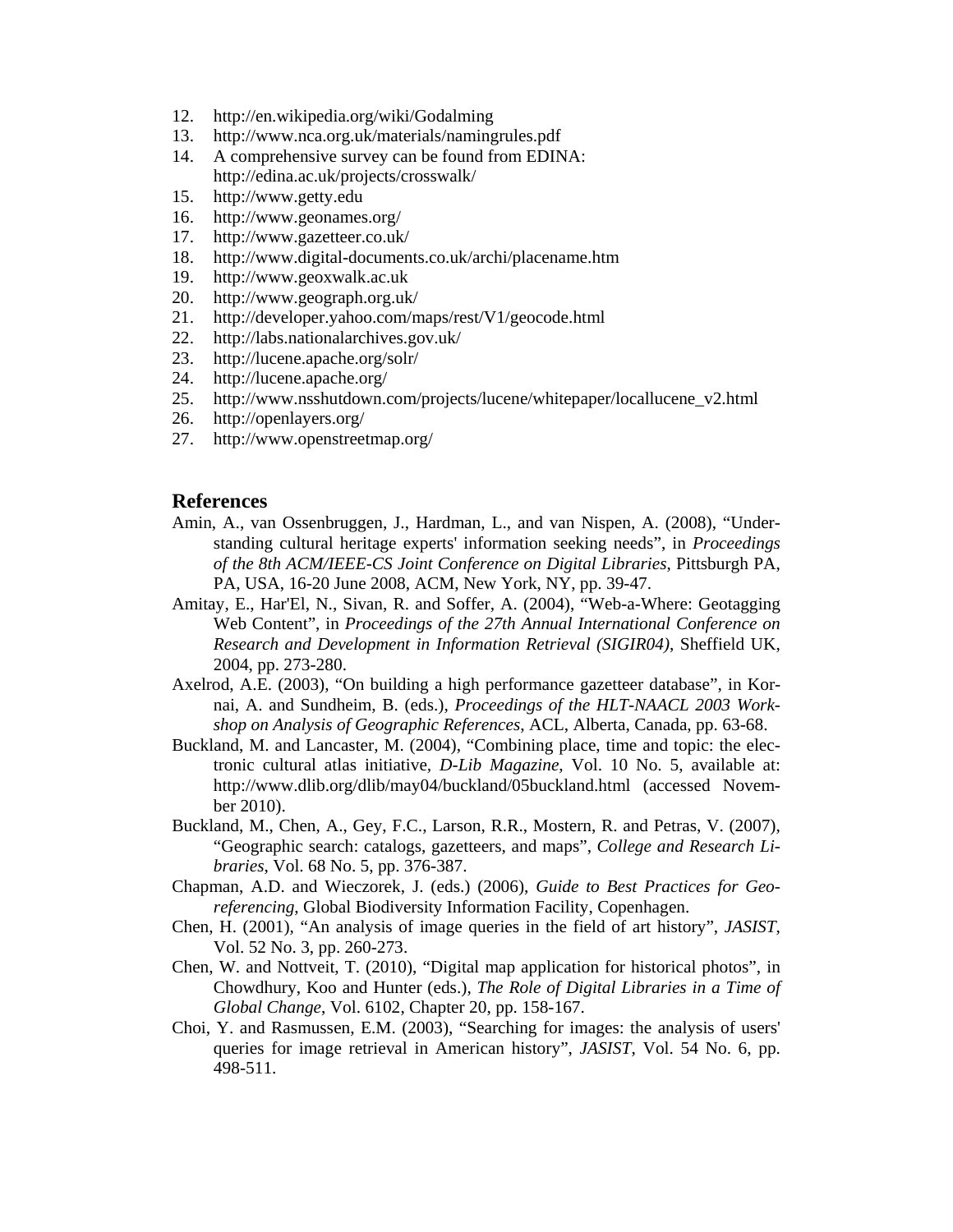- Clough, P. (2005), "Extracting metadata for spatially-aware information retrieval on the internet, in *Proceedings of Workshop on Geographic Information Retrieval (GIR'05)*, held in conjunction with CIKM2005, Bremen, Germany, pp. 25-30.
- Clough, P., Ireson, N. and Marlow, J. (2009), "Extending domain-specific resources to enable semantic access to cultural heritage data", *Journal of Digital Information: Special Issue on Information Access to Cultural Heritage*, Vol. 10 No. 6, available at: https://journals.tdl.org/jodi/issue/view/89 (accessed January 2011).
- Clough, P., Marlow, J. and Ireson, N. (2008), "Enabling semantic access to cultural heritage: a case study of Tate Online", in Larson, M., Fernie, K., Oomen, J. and Cigarran, J. (eds.), *Proceedings of the ECDL 2008 Workshop on Information Access to Cultural Heritage*, Aarhus, Denmark, September 18, 2008. ISBN 978- 90-813489-1-1, available at: http://ilps.science.uva.nl/IACH2008/papers/Clough\_etal\_TateOnline\_IACH200 8.pdf (accessed January 2011).
- Collins, K. (1998), "Providing subject access to images: a study of user queries", *American Archivist*, Vol. 61 No. 1, pp. 36-55.
- Crane, G. (2004), "Georeferencing in historical collections", *D-Lib Magazine*, Vol. 10 No. 5, available at: http://www.dlib.org/dlib/may04/crane/05crane.html (accessed November 2010).
- Cunningham, S.J., Bainbridge, D. and Masoodian, M. (2004), "How people describe their image information needs: a grounded theory analysis of visual arts queries", in *Proceedings of Joint Conference on Digital Libraries (JCDL) 2004*, Tucon, Arisona, USA, June 7-11, 2004, pp. 47-48.
- Curran, J.R. and Clark, S. (2003), "Language Independent NER using a Maximum Entropy Tagger", in *Proceedings of CoNLL-2003*, Edmonton, Canada, 2003, pp. 164-167.
- Ding, J., Gravano, L. and Shivakumar, N. (2000), "Computing geographical scopes of web resources", in *Proceedings of 26th International Conference on Very Large Databases, VLDB 2000*, Cairo, Egypt, September 2000, pp. 10-14.
- Frew, J., Freeston, M., Freitas, N., Hill, L.L., Janee, G., Lovette, K., Nideffer, R., Smith, T.R. and Zheng, Q. (1998), "The Alexandria Digital Library Architecture", in Nikolaou, C. Stephanidis, C. (eds.), *Lecture Notes in Computer Science,* Springer, Berlin, pp, pp. 61-73.
- Fu, F., Jones, C.B. and Abdelmoty, A.I. (2005), "Building a geographical ontology for intelligent spatial search on the Web", in *Proceedings of IASTED International Conference on Databases and Applications, DBA 2005*, Innsbruck, Austria, February 2005, pp. 167-172.
- Goodchild, M.F. (2004), "The Alexandria Digital Library Project: review, assessments and prospects", *D-Lib Magazine*, Vol. 10 No. 5, available at: http://www.dlib.org/dlib/may04/goodchild/05goodchild.html (accessed November 2010).
- Goodchild, M.F. and Hill, L.L. (2008), "Introduction to digital gazetteer research", *International Journal of Geographical Information Science*, Vol. 22 No. 10, pp. 1039-1044.
- Gregory, I. and Southall, H. (2003), The Great Britain Historical GIS, University of Portsmouth, available at: http://www.port.ac.uk/research/ gbhgis/aboutthegbhistoricalgis/documentation/ (accessed January 2011).
- Hardman, L., Ossenbruggen, J. van, Troncy, R., Amin, A., Hildebrand, H. (2009), "Interactive information access on the Web of Data", in *Proceedings of the*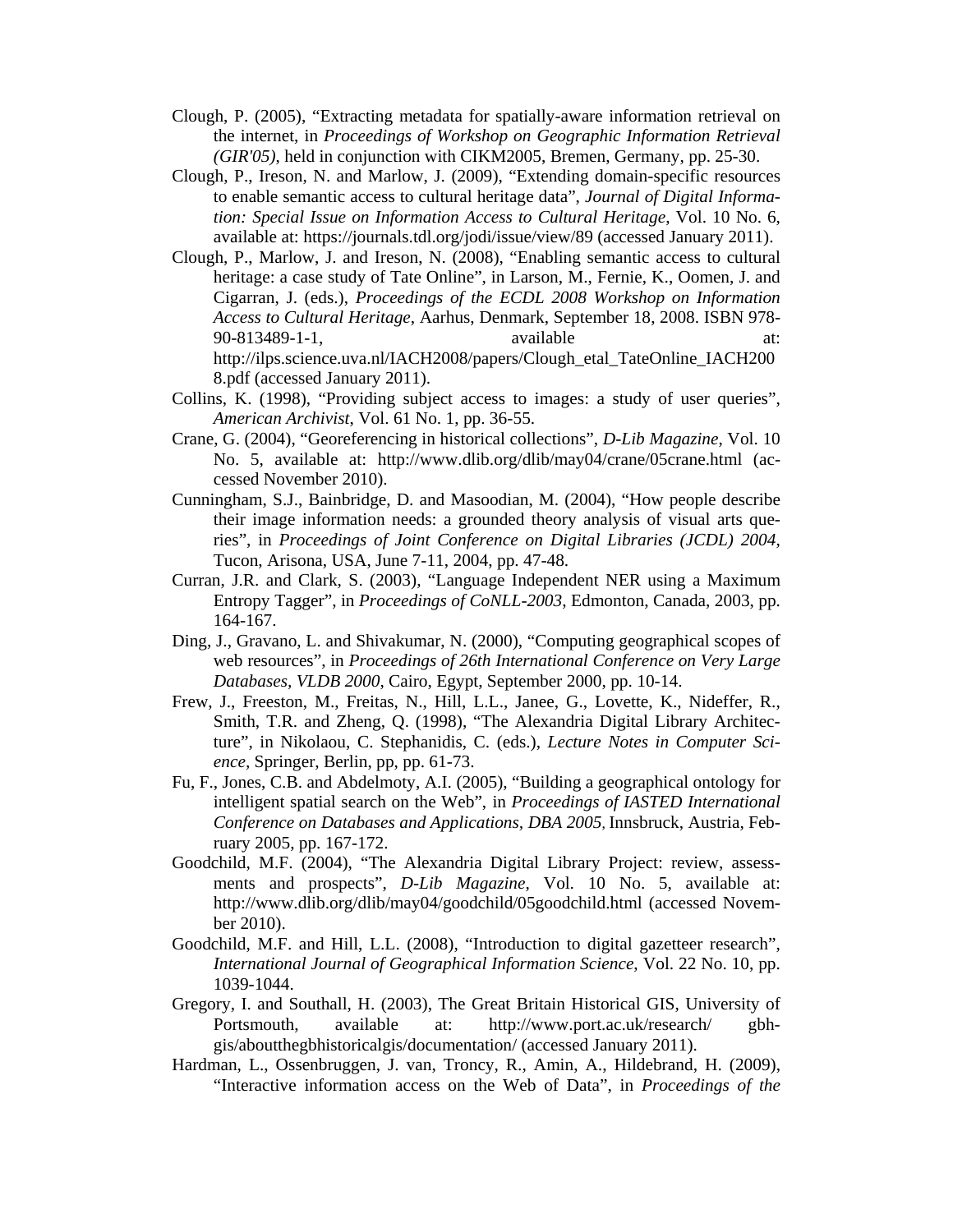*WebSci'09: Society On-Line*, 18-20 March 2009, Athens, Greece, available at: http://journal.webscience.org/212/ (accessed 1 December 2009).

- Hill, L.L. (2006), *Georeferencing: The Geographic Associations of Information*, The MIT Press, Cambridge, Massachusetts.
- Himmelstein, M. (2005), "Local search: the internet is the Yellow Pages", *IEEE Computer Society Journal*, 0018-9162/05, Vol. 38 No. 2, pp. 26-34.
- Jankowski, J., Cobos, Y., Hausenblas, M. and Decker, S. (2009), "Accessing cultural heritage using the Web of Data", in *Proceedings of 10th International Symposium on Virtual Reality, Archaeology and Cultural Heritage (VAST)*, St.Julians, Malta, 2009, available at: http://www.grey-eminence.org/articles/VAST2009- CHoWDer.pdf (accessed January 2011).
- Janowicz, K. and Kessler, C. (2008), "The role of ontology in improving gazetteer interaction", *International Journal of Geographical Information Science*, Vol. 22 No. 10, pp. 1129-1157.
- Johnson, I. (2004), "Putting time on the map: using TimeMap for map animation and web delivery", *GeoInformatics*, July/August, pp. 26-29.
- Johnson, I. (2005), "Indexing and delivery of historical maps online using Time-MapTM", *National Library of Australia News*, Vol. XV No. 4, pp. 6-9.
- Kwok, K.L. and Deng, Q. (2003), "GeoName: a system for back-transliterating pinyin place names", in Kornai, A. and Sundheim, B. (eds.), *Proceedings of the HLT-NAACL 2003 Workshop on Analysis of Geographic References*, Alberta, Canada: ACL, pp. 26-30.
- Larson, R.R. (1996), "Geographic information retrieval and spatial browsing", in Smith, L. and Gluck, M. (eds.), *GIS and Libraries: Patrons, Maps and Spatial Information* University of Illinois.
- Leidner, J.L. (2008), *Toponym Resolution in Text. Boca Raton*, Universal Publishers, FL, USA.
- Manguinhas, H., Martins, B. and Borbinha, J. (2008), "A geo-temporal web gazetteer integrating data from multiple source", in *Proceedings of the Third IEEE International Conference on Digital Information Management*, London, November 13-16, 2008, pp. 146 - 153.
- Martins, B., Borbinha, J., Pedrosa, G., Gil, J. and Freire, N. (2007), "Geographicallyaware information retrieval for collections of digitized historical maps" in *Proceedings of the 4th ACM Workshop on Geographical information Retrieval*, Lisbon, Portugal, November 6-10, 2007, ACM, New York, NY, pp. 39-42.
- McCurley, S.K. (2001), "Geospatial mapping and navigation of the web", in *Proceedings of the Tenth International WWW Conference*, Hong Kong, 1-5 May, pp. 221-229.
- Moritz, T. (1999), "Geo-referencing the natural and cultural world, past and present: towards building a distributed, peer-reviewed gazetteer system", *Presented at the Digital Gazetteer Information Exchange Workshop*, Oct 13-14, 1999, available at:  $\alpha$  at:

http://www.alexandria.ucsb.edu/~lhill/dgie/DGIE\_website/session1/moritz.htm (accessed January 2011).

- Mostern, R. and Johnson, I. (2008), "From named place to naming event: creating gazetteers for history", *International Journal of Geographical Information Science*, Vol. 22 No. 10, pp. 1091-1108.
- Nadeau, D., Turney, P.D. and Matwin, S. (2006), "Unsupervised named-entity recognition: Generating gazetteers and resolving ambiguity", in *Proceedings of 19th*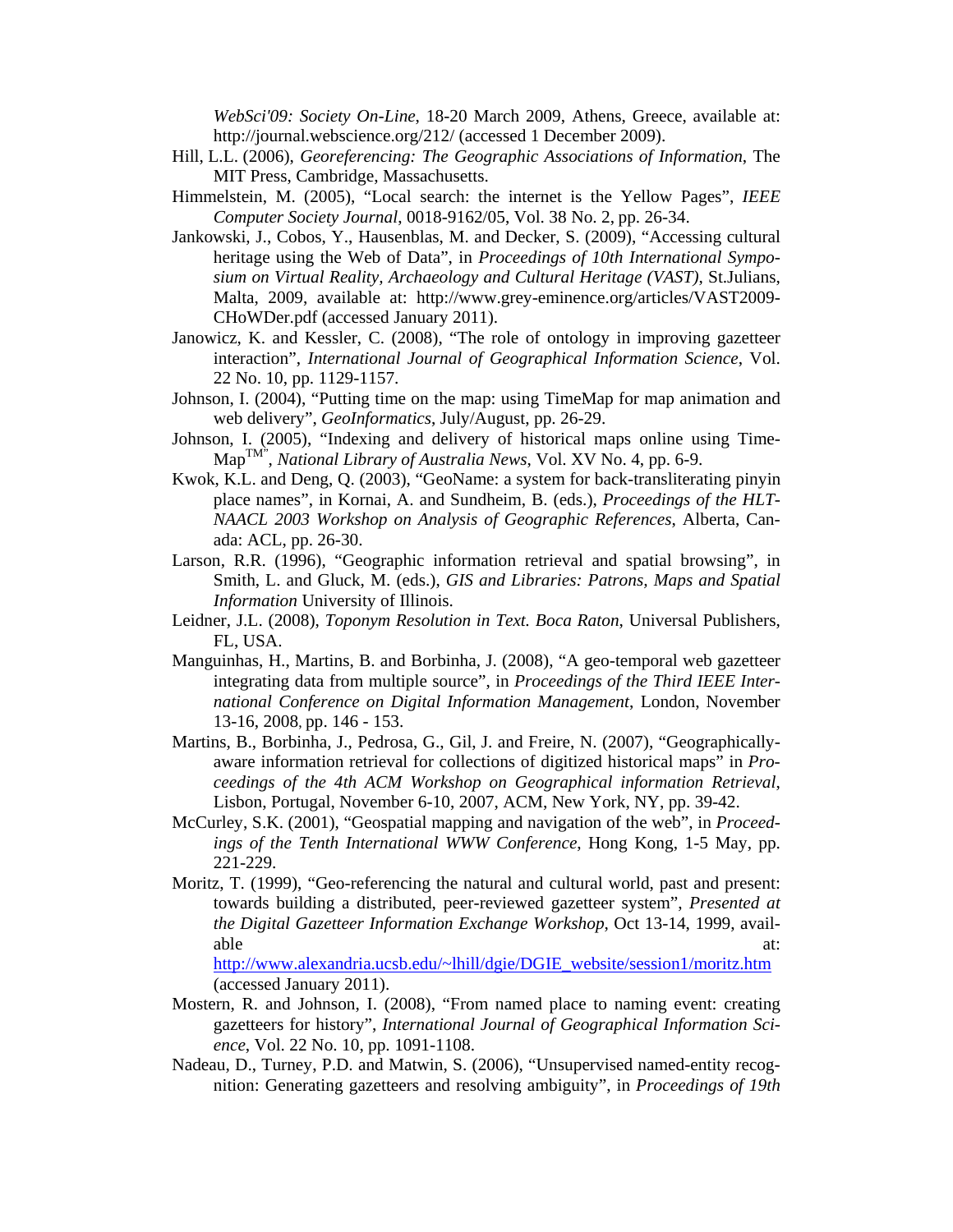*Canadian Conference on Artificial Intelligence*, AI 2006, Québec City, Québec, Canada, June 7-9, 2006, pp. 266-277.

- Nissim, M., Matheson, C. and Reid, J. (2004), "Recognising geographical entities in Scottish historical documents", in *Proceedings of the Workshop on Geographic Information Retrieval,* SIGIR 2004, Sheffield, UK, available at: http://www.geo.unizh.ch/~rsp/gir/abstracts/nissim.pdf (accessed January 2011).
- Overell, S.E. and Rüger, S. (2006), "Identifying and grounding descriptions of places", in *Proceedings of Workshop on Geographic Information Retrieval*, GIR 2006, Seattle, August 10 2006, available at: http://www.geo.uzh.ch/~rsp/gir06/papers/individual/overell.pdf (accessed January 2011).
- Pask, A. (2005), Art Historians' use of digital images: a usability test of ARTstor, Dissertation, University of North Carolina at Chapel Hill, US.
- Petras, V. (2004), Statistical Analysis of Geographic and Language Clues in the MARC Record, Technical Report, University of California at Berkeley.
- Popescu, A., Grefenstette, G. and Moëllic, P.A. (2008), "Gazetiki: automatic creation of a geographical gazetteer", in *Proceedings of the 8th ACM/IEEE-CS joint conference on Digital libraries*, JCDL 2008, Pittsburgh PA, PA, USA, June 16-19 2008, pp. 85-93.
- Purves, R.S., Clough, P., Jones, C.B., Arampatzis, A., Bucher, B., Finch, D., Fu, G., Joho, H., Khirini, A.S., Vaid, S., and Yang, B. (2007), "The design and implementation of SPIRIT: a spatially-aware search engine for information retrieval on the internet", *International Journal Geographic Information Systems (IJGIS)*, Vol. 21 No. 7, pp. 717-745.
- Reid, J.S., Higgins, C., Medyckyj-Scott, D. and Robson, A. (2004), "Spatial data infrastructures and digital libraries: paths to convergence", *D-Lib Magazine*, Vol. 10 No. 5, available at: http://www.dlib.org/dlib/may04/reid/05reid.html (accessed January 2011).
- Sanderson, M. and Han, Y. (2007), "Search words and geography", in *Proceedings of the 4th ACM workshop on Geographical information retrieval,* GIR 2007, ACM, New York, NY, USA, pp. 13-14.
- Smith, D.A. and Mann, G.S. (2003), "Bootstrapping toponym classifiers", in Kornai, A. and Sundheim, B. (eds.), *Proceedings of the HLT-NAACL 2003 Workshop on Analysis of Geographic References*, ACL, Alberta, Canada, pp. 45-49.
- Zhang, V.W., Rey, B., Stipp. E. and Jones, R. (2006), "Geomodification in query rewriting", in *Proceedings of the 2006 Workshop on Geographic Information Retrieval*, Seattle, USA, pp. 23-27.
- Zhou, G. and Su, J. (2002), "Named entity recognition using a HMM-based Chunk Tagger", in *Proceedings of the 40th Annual Meeting of the Association for Computational Linguistics (ACL2002)*, Philadelphia, July 2002, pp. 473-480.
- Zong, W., Wu, D., Sun, A., Lim, E., and Goh, D.H. (2005), "On assigning place names to geography related web pages", in *Proceedings of the 5th ACM/IEEE-CS Joint Conference on Digital Libraries*, Denver, CO, USA, June 7-11, 2005, pp. 354-362.

Received Revised Accepted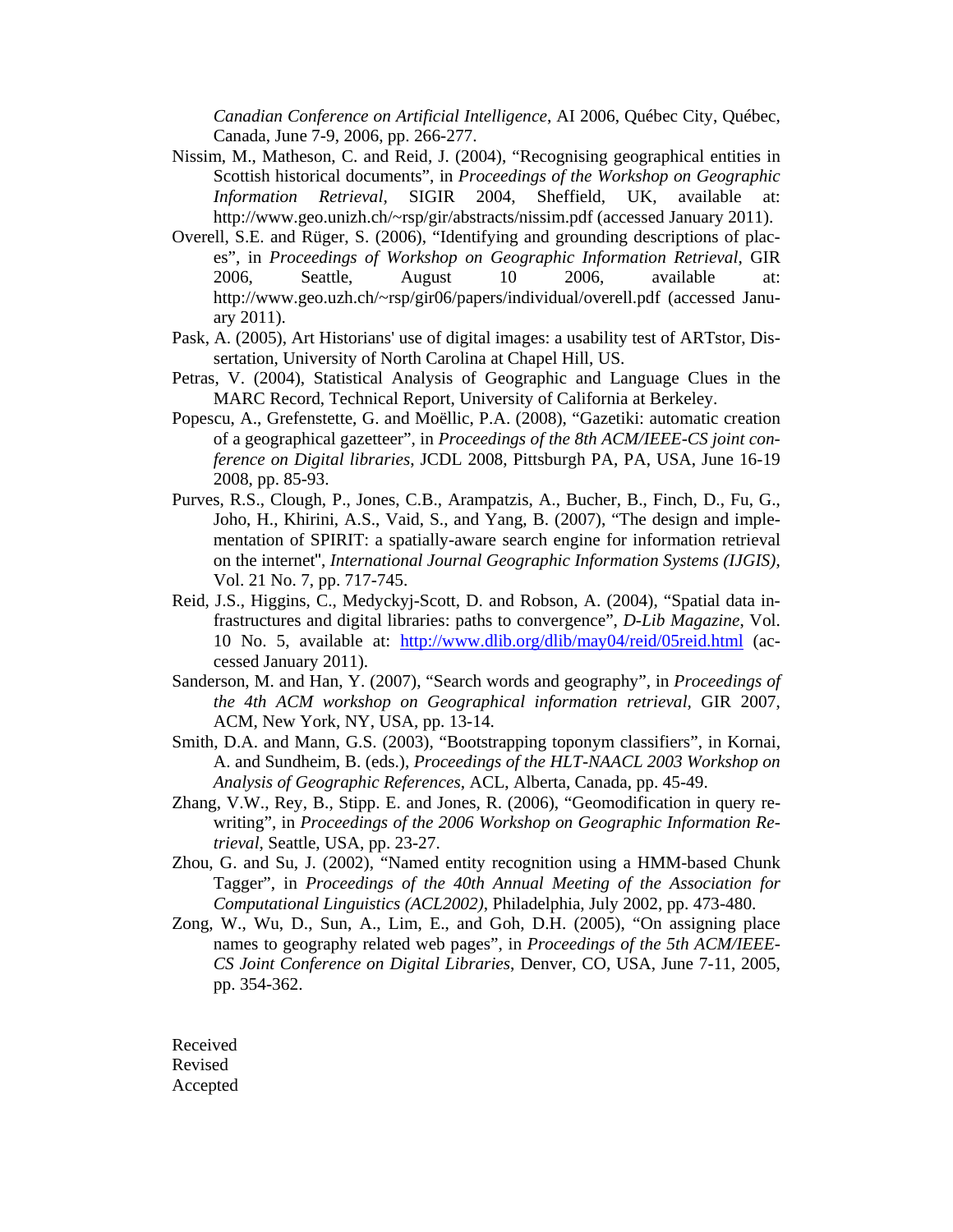| <b>January 2009</b>  |                  | <b>July 2009</b>  |                  |
|----------------------|------------------|-------------------|------------------|
| Place name           | <b>Frequency</b> | <b>Place name</b> | <b>Frequency</b> |
| Palestine            | 195              | Aston             | 219              |
| Pannal               | 159              | Fermanagh         | 196              |
| Knaresborough Forest | 129              | Wigley            | 186              |
| Lockton              | 97               | Palestine         | 154              |
| Ayelsford Kent       | 96               | Gibraltar         | 145              |
| Churton              | 94               | Donegal           | 132              |
| Monks Eleigh         | 86               | Ninfield          | 132              |
| Wicklow              | 82               | Yarmouth          | 114              |
| Clapham Common       | 75               | India             | 111              |
| Tuxford              | 69               | <b>Gold Coast</b> | 111              |

**Table I.** Top 10 most frequent place names in January 2009 and July 2009

Figure 1. The basic structure of the TNA gazetteer, with the three main objects "Place", "Place-name", and "Place-type" and all relations between these objects annotated with a time-stamp



**Figure 2.** Heatmap showing the density of places mentioned in the Domesday Book (darker = denser)

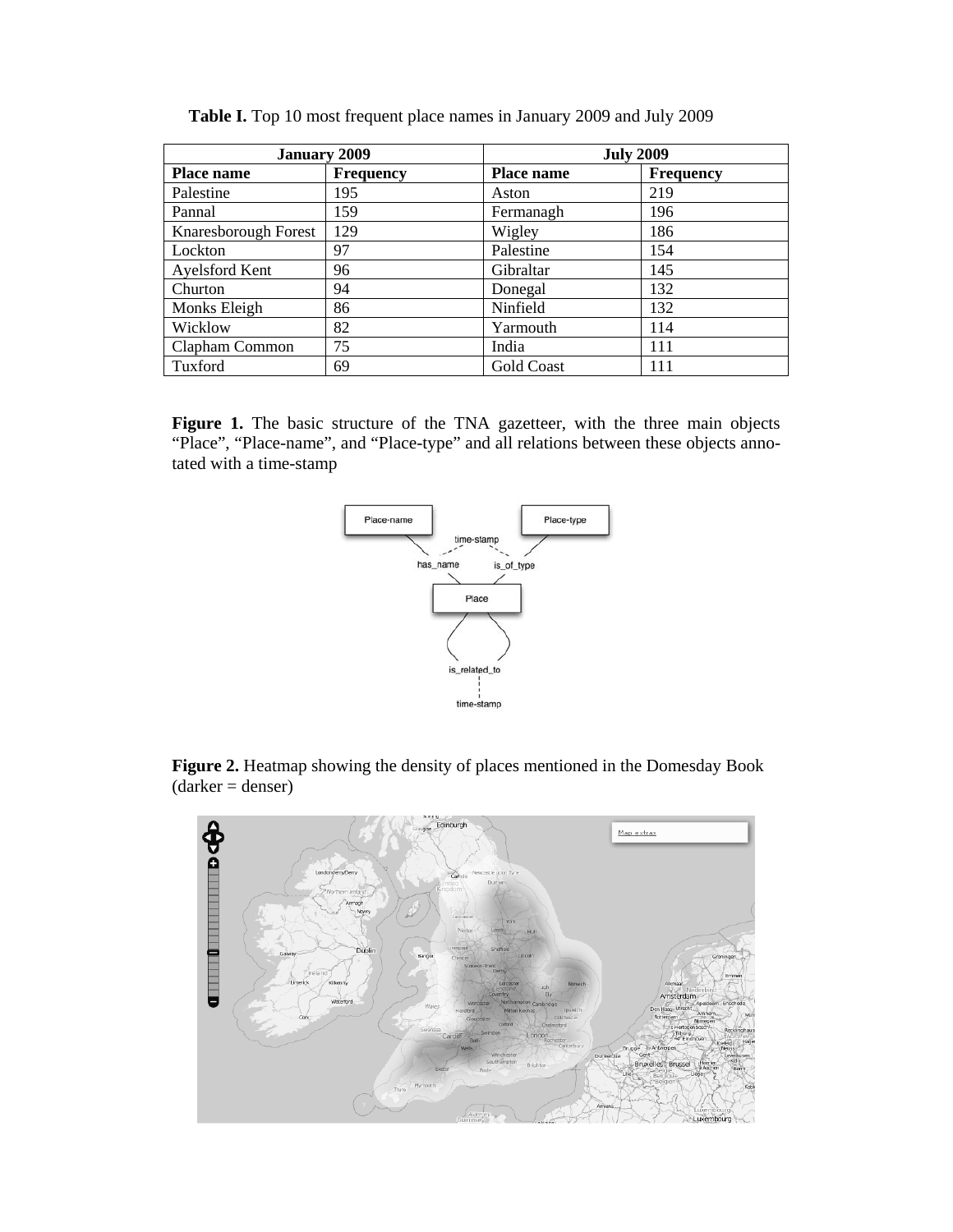**Figure 3**. Point-based display showing individual entries from the Domesday Book



**Figure 4**. Example result from the prototype user interface